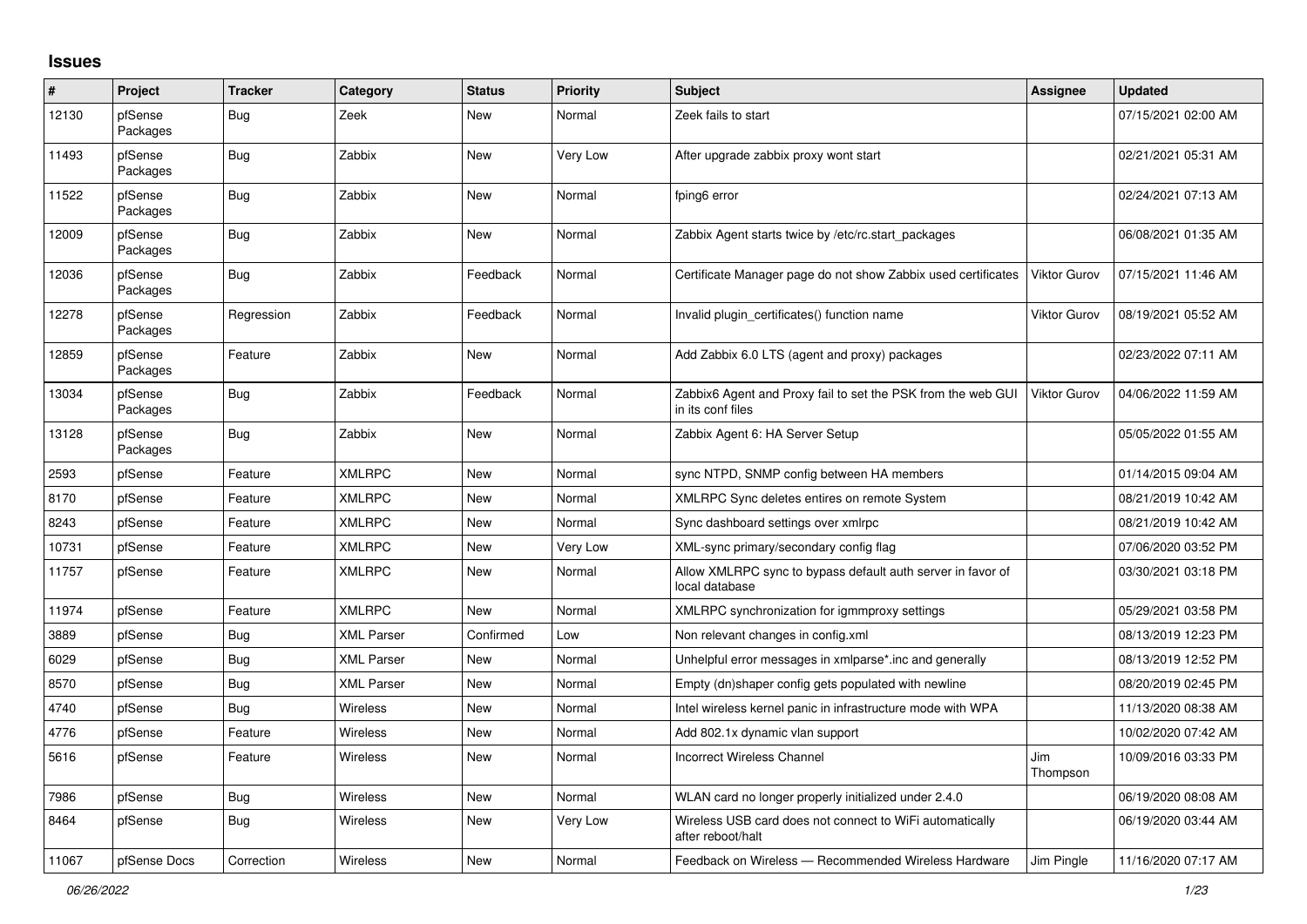| #     | Project             | <b>Tracker</b> | Category         | <b>Status</b> | <b>Priority</b> | Subject                                                                                                   | <b>Assignee</b>       | <b>Updated</b>      |
|-------|---------------------|----------------|------------------|---------------|-----------------|-----------------------------------------------------------------------------------------------------------|-----------------------|---------------------|
| 11093 | pfSense             | <b>Bug</b>     | Wireless         | <b>New</b>    | Low             | ral(4) driver non-functional in arm64                                                                     |                       | 11/21/2020 10:45 AM |
| 12828 | pfSense             | Bug            | <b>Wireless</b>  | <b>New</b>    | Normal          | pfSense keeps crashing (Fatal trap 12: page fault while in<br>kernel mode)                                |                       | 02/21/2022 07:55 AM |
| 11280 | pfSense             | Todo           | <b>WireGuard</b> | New           | Normal          | Add WireGuard to ALTQ list                                                                                |                       | 04/27/2021 12:32 PM |
| 11302 | pfSense             | Feature        | WireGuard        | <b>New</b>    | Normal          | WireGuard XMLRPC sync                                                                                     |                       | 03/19/2021 10:59 AM |
| 11498 | pfSense             | Feature        | WireGuard        | New           | Normal          | WireGuard does not pass multicast traffic to peer                                                         | Peter Grehan          | 03/19/2021 10:59 AM |
| 11588 | pfSense             | Feature        | WireGuard        | <b>New</b>    | Low             | Automatically suggest next IP address in Wireguard interface<br>subnet when creating a peer               |                       | 12/22/2021 03:35 AM |
| 11604 | pfSense             | Feature        | WireGuard        | <b>New</b>    | Normal          | WireGuard Dynamic Listen Port Randomization                                                               |                       | 03/19/2021 10:59 AM |
| 12178 | pfSense<br>Packages | <b>Bug</b>     | WireGuard        | <b>New</b>    | Low             | WireGuard always shows 'Configuring WireGuard<br>tunnelsdone.' message on boot                            |                       | 07/30/2021 06:58 AM |
| 12258 | pfSense<br>Packages | <b>Bug</b>     | WireGuard        | Feedback      | Normal          | Copy key buttons only work in HTTPS mode                                                                  |                       | 02/03/2022 04:57 AM |
| 12513 | pfSense<br>Packages | Feature        | WireGuard        | New           | Normal          | WireGuard Utilization Status (Beyond Active Connection)                                                   | Christian<br>McDonald | 12/22/2021 08:40 PM |
| 12525 | pfSense<br>Packages | Feature        | <b>WireGuard</b> | <b>New</b>    | Normal          | WireGuard Tunnel restore configuration                                                                    | Christian<br>McDonald | 11/17/2021 07:15 AM |
| 12526 | pfSense<br>Packages | Feature        | WireGuard        | <b>New</b>    | Normal          | <b>WireGuard Widget</b>                                                                                   | Christian<br>McDonald | 11/17/2021 07:15 AM |
| 12608 | pfSense<br>Packages | Bug            | WireGuard        | <b>New</b>    | High            | WireGuard tunnels monitored by dpinger causing system to<br>stop routing completely in certain situations | Christian<br>McDonald | 12/16/2021 03:14 PM |
| 12667 | pfSense<br>Packages | Bug            | WireGuard        | <b>New</b>    | Normal          | Firewall Crashed After Upgrading Wireguard                                                                |                       | 01/07/2022 09:18 AM |
| 12756 | pfSense Docs        | Todo           | WireGuard        | <b>New</b>    | Normal          | Feedback on pfSense Configuration Recipes - WireGuard<br>Remote Access VPN Configuration Example          | Christian<br>McDonald | 05/31/2022 11:42 AM |
| 12760 | pfSense<br>Packages | <b>Bug</b>     | WireGuard        | <b>New</b>    | Normal          | Link-local addresses disallowed on Wireguard interfaces                                                   | Christian<br>McDonald | 02/07/2022 03:50 AM |
| 12924 | pfSense<br>Packages | <b>Bug</b>     | WireGuard        | <b>New</b>    | Normal          | DNS Resolver WireGuard ACL Inconsistency                                                                  | Christian<br>McDonald | 04/10/2022 10:36 AM |
| 13043 | pfSense<br>Packages | <b>Bug</b>     | WireGuard        | <b>New</b>    | Normal          | OSPF over Wireguard interface doesn't populate neighbors<br>after reboot                                  |                       | 04/11/2022 09:22 AM |
| 13045 | pfSense<br>Packages | <b>Bug</b>     | <b>WireGuard</b> | <b>New</b>    | Normal          | Firewall floating rules ignore WireGuard traffic                                                          |                       | 04/11/2022 09:40 AM |
| 13115 | pfSense<br>Packages | Bug            | WireGuard        | Feedback      | Normal          | WireGuard panic due to KBI changes in "'udp_tun_func_t()'                                                 | Christian<br>McDonald | 05/15/2022 10:47 AM |
| 84    | pfSense             | Feature        | Web Interface    | New           | Low             | Nightly Filter Summary E-Mail                                                                             | Jim Pingle            | 04/03/2010 06:22 PM |
| 628   | pfSense             | Feature        | Web Interface    | New           | Low             | Ability to specify listen IP address of management services<br>(SSH, web interface)                       |                       | 07/09/2021 01:21 PM |
| 986   | pfSense             | Feature        | Web Interface    | New           | Normal          | Dynamic states view                                                                                       |                       | 02/06/2016 04:58 AM |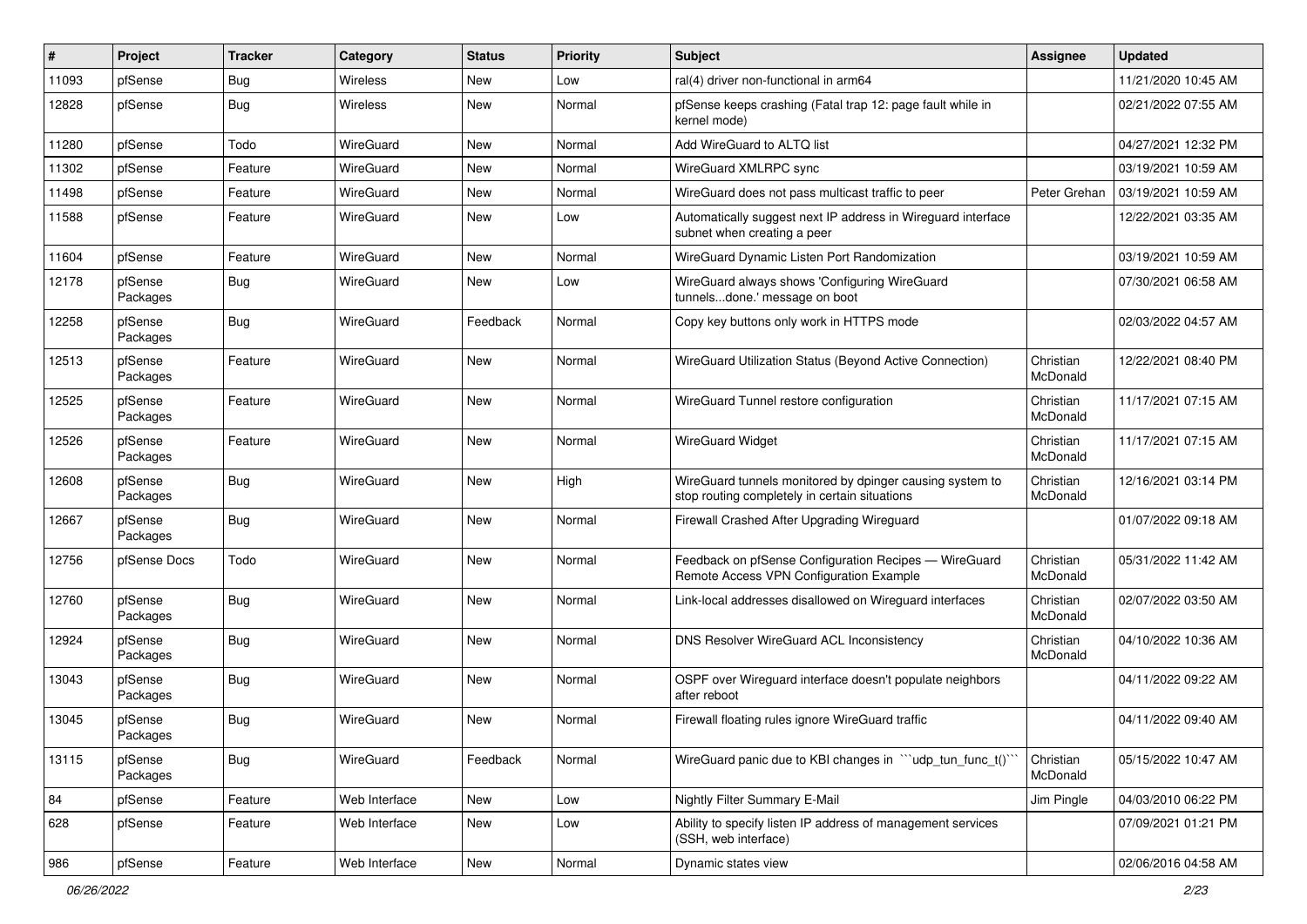| $\pmb{\#}$ | Project | <b>Tracker</b> | Category      | <b>Status</b> | <b>Priority</b> | <b>Subject</b>                                                                 | <b>Assignee</b>      | <b>Updated</b>      |
|------------|---------|----------------|---------------|---------------|-----------------|--------------------------------------------------------------------------------|----------------------|---------------------|
| 1307       | pfSense | Feature        | Web Interface | New           | Normal          | Request: Option To Resolve Addresses in State Table<br>Summary                 |                      | 02/06/2016 04:58 AM |
| 2234       | pfSense | Bug            | Web Interface | Confirmed     | Low             | Status: Traffic Graph - only shows interface's subnet                          |                      | 01/15/2022 08:33 PM |
| 3087       | pfSense | Feature        | Web Interface | New           | Normal          | Setup Wizard does not include IPv6 options for interfaces                      |                      | 07/10/2013 06:19 PM |
| 3882       | pfSense | Feature        | Web Interface | New           | Normal          | Add OUI database to the base system, remove dependency on<br>nmap              |                      | 03/08/2018 06:44 PM |
| 3899       | pfSense | Feature        | Web Interface | <b>New</b>    | Normal          | Add feature to allow reordering of <package> items in<br/>config.xml</package> |                      | 09/27/2014 04:40 PM |
| 4628       | pfSense | Feature        | Web Interface | <b>New</b>    | Normal          | Add GUI to manage loader tunables (e.g. loader.conf.local)                     |                      | 09/16/2015 04:28 PM |
| 5367       | pfSense | Bug            | Web Interface | New           | Normal          | Safari repeatedly tries to reload dashboard                                    | Jared Dillard        | 08/22/2016 11:08 AM |
| 5445       | pfSense | Todo           | Web Interface | New           | Normal          | Improve banner for "background activity"                                       |                      | 02/06/2016 04:43 AM |
| 5480       | pfSense | Todo           | Web Interface | <b>New</b>    | Low             | inconsistent display of default values in fields                               | Jared Dillard        | 03/01/2016 04:59 PM |
| 5786       | pfSense | Bug            | Web Interface | New           | Normal          | Check WebConfigurator port for conflicts                                       |                      | 04/21/2022 12:39 PM |
| 6011       | pfSense | Bug            | Web Interface | Confirmed     | Low             | IPv6 link local fails HTTP REFERER check                                       |                      | 09/04/2016 09:57 AM |
| 6215       | pfSense | Feature        | Web Interface | New           | Normal          | Create consistent UI for admin access security                                 |                      | 04/20/2016 03:05 PM |
| 6332       | pfSense | Todo           | Web Interface | New           | Normal          | Upgrade encryption options to cover current range of<br>recommendations        |                      | 08/13/2019 02:34 PM |
| 6361       | pfSense | Bug            | Web Interface | <b>New</b>    | Low             | Responsive Mobile Menu issue                                                   |                      | 05/16/2016 12:09 PM |
| 6493       | pfSense | Bug            | Web Interface | Confirmed     | Normal          | Dynamic DNS clients slow page load                                             |                      | 06/17/2016 03:43 AM |
| 6501       | pfSense | Todo           | Web Interface | New           | Normal          | Tightening up subnet expansion                                                 |                      | 08/13/2019 01:23 PM |
| 6614       | pfSense | Bug            | Web Interface | Confirmed     | Normal          | Dashboard high CPU usage                                                       |                      | 07/14/2016 03:04 PM |
| 6647       | pfSense | Todo           | Web Interface | New           | Very Low        | <b>Enable Additional Security Headers</b>                                      |                      | 05/14/2021 01:09 AM |
| 6697       | pfSense | Todo           | Web Interface | New           | Low             | White squares around the numeric values in the Status /<br>Queues page         | <b>Jared Dillard</b> | 08/15/2016 03:19 AM |
| 6727       | pfSense | Todo           | Web Interface | New           | Very Low        | Missing file apple-touch-icon-precomposed.png?                                 | Jared Dillard        | 08/18/2016 02:10 PM |
| 6738       | pfSense | Feature        | Web Interface | <b>New</b>    | Normal          | GUI Action Buttons replicated to the top of the List                           |                      | 07/10/2021 01:04 PM |
| 6803       | pfSense | Bug            | Web Interface | New           | Normal          | CSRF timeout occurs when it (probably) shouldn't                               |                      | 11/03/2016 09:43 PM |
| 7216       | pfSense | Feature        | Web Interface | New           | Normal          | Allow user to choose date display format                                       | <b>Phillip Davis</b> | 02/02/2018 04:20 PM |
| 7238       | pfSense | <b>Bug</b>     | Web Interface | New           | Normal          | Menu layout broken when using "Hostname in Menu" with long<br>hostnames        |                      | 02/21/2017 07:01 AM |
| 7385       | pfSense | Todo           | Web Interface | New           | Normal          | Sanitize PHP includes                                                          |                      | 08/13/2019 03:22 PM |
| 7402       | pfSense | Bug            | Web Interface | New           | Normal          | Inconsistent use of htmlentities validation checks                             |                      | 03/21/2017 08:58 AM |
| 7812       | pfSense | Feature        | Web Interface | New           | Normal          | ZFS handling of autopreplace                                                   |                      | 08/13/2019 03:53 PM |
| 7943       | pfSense | <b>Bug</b>     | Web Interface | New           | Normal          | CSS Overflow Fix for Drop Down Menus in webConfigurator                        |                      | 11/21/2020 02:54 PM |
| 7956       | pfSense | Feature        | Web Interface | New           | Normal          | Favicon able to match GUI colour setting?                                      |                      | 10/17/2017 06:36 AM |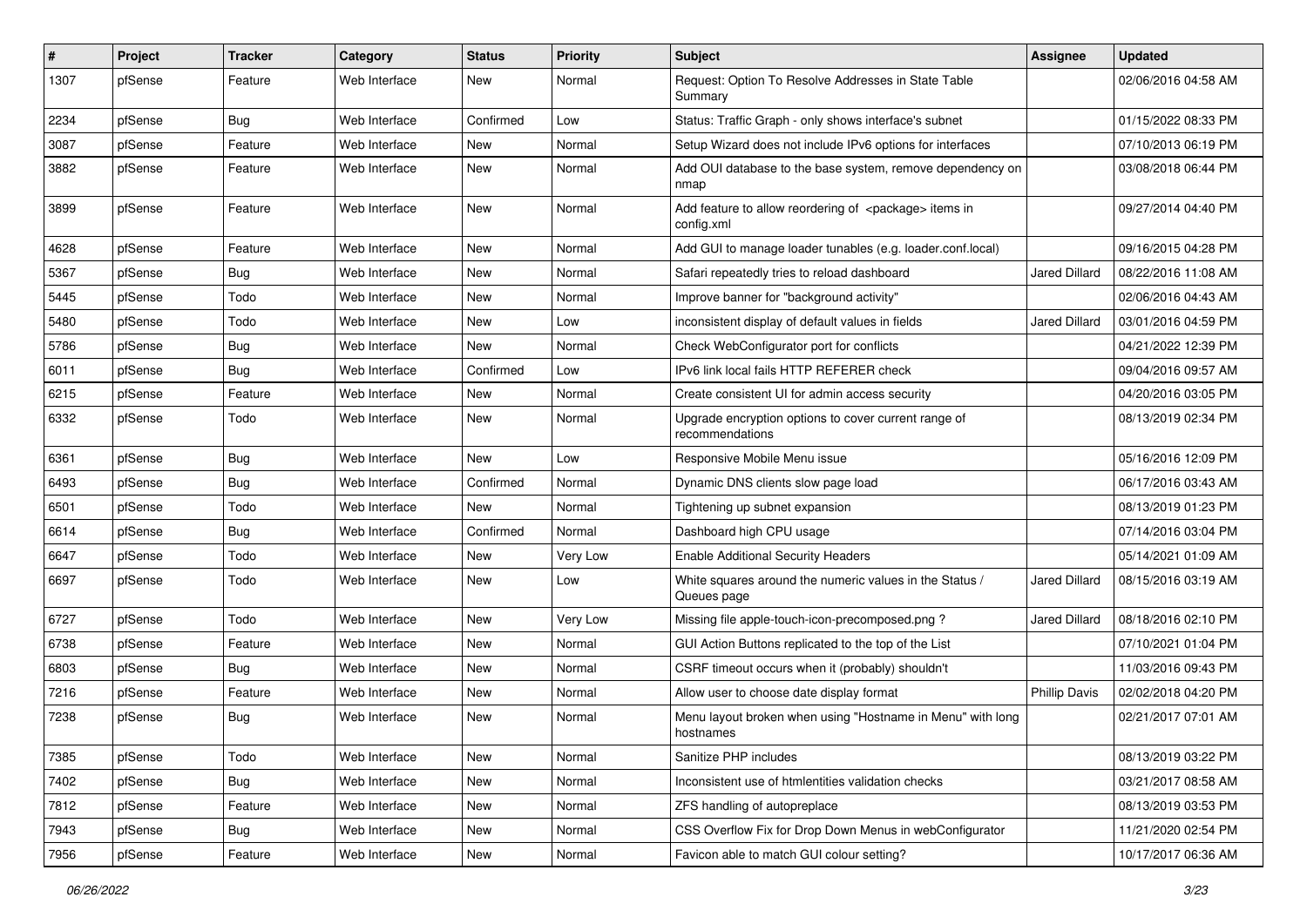| $\vert$ # | Project | <b>Tracker</b> | Category      | <b>Status</b>                 | <b>Priority</b> | <b>Subject</b>                                                                                                       | <b>Assignee</b> | <b>Updated</b>      |
|-----------|---------|----------------|---------------|-------------------------------|-----------------|----------------------------------------------------------------------------------------------------------------------|-----------------|---------------------|
| 7957      | pfSense | Feature        | Web Interface | New                           | Normal          | GUI theme - separate "colour" from "compact/normal" in theme<br>dropdown                                             |                 | 10/17/2017 06:58 AM |
| 7988      | pfSense | Feature        | Web Interface | <b>New</b>                    | Normal          | Compact Theme based on Compact-RED with the default<br>theme colors.                                                 |                 | 10/23/2017 05:34 AM |
| 7996      | pfSense | Bug            | Web Interface | <b>New</b>                    | Very Low        | 2.4.0 Web Interface Issue                                                                                            |                 | 06/25/2022 05:39 PM |
| 8270      | pfSense | Todo           | Web Interface | <b>New</b>                    | Very Low        | Fix grammatically erroneous repetition                                                                               |                 | 01/11/2018 08:19 AM |
| 8285      | pfSense | <b>Bug</b>     | Web Interface | <b>New</b>                    | Normal          | Actions on stale data may result in catastrophic results                                                             |                 | 01/16/2018 08:08 PM |
| 8419      | pfSense | Bug            | Web Interface | New                           | Normal          | webgui, when menubar is fixed to the top of the screen, the<br>last items of long menus cannot be seen/used.         |                 | 07/19/2018 03:10 PM |
| 8502      | pfSense | Bug            | Web Interface | Confirmed                     | Low             | main (top) menu items do not drop down in some cases                                                                 |                 | 07/06/2020 02:39 PM |
| 8558      | pfSense | Feature        | Web Interface | <b>New</b>                    | Normal          | Add more table sorting in various UI pages                                                                           |                 | 08/21/2019 09:14 AM |
| 8641      | pfSense | Feature        | Web Interface | <b>New</b>                    | Normal          | Need way to disable HSTS and/or replace webConfigurator<br>certificate from CLI                                      |                 | 07/16/2018 10:21 AM |
| 8929      | pfSense | Feature        | Web Interface | <b>New</b>                    | Normal          | Scroll bar css dark theme                                                                                            |                 | 08/14/2019 12:16 PM |
| 9226      | pfSense | Feature        | Web Interface | New                           | Normal          | zfs GUI functionality - alerts                                                                                       |                 | 12/31/2020 02:50 PM |
| 9293      | pfSense | Feature        | Web Interface | New                           | Low             | Provide WebUI message (banner) prior to login                                                                        |                 | 08/14/2019 02:39 PM |
| 9626      | pfSense | <b>Bug</b>     | Web Interface | <b>New</b>                    | Normal          | When deny write permission is assigned to a user, there is no<br>error feedback if the user tries to write something |                 | 06/25/2022 05:41 PM |
| 9717      | pfSense | Feature        | Web Interface | <b>New</b>                    | Low             | Search box for pfsense?                                                                                              |                 | 07/05/2020 02:14 PM |
| 10144     | pfSense | Feature        | Web Interface | <b>New</b>                    | Low             | Default Sort Order, DHCP Leases                                                                                      |                 | 12/31/2019 06:47 PM |
| 10271     | pfSense | <b>Bug</b>     | Web Interface | <b>New</b>                    | Normal          | Large number of VLAN/LANs make "Interfaces" menu hard to<br>access                                                   |                 | 02/20/2020 04:46 AM |
| 10277     | pfSense | Bug            | Web Interface | <b>New</b>                    | Normal          | Sorting the log entries does not use year value                                                                      |                 | 02/24/2020 07:46 AM |
| 10468     | pfSense | Feature        | Web Interface | <b>New</b>                    | Normal          | Allow to download log files from WebGUI                                                                              |                 | 04/17/2020 06:17 AM |
| 10514     | pfSense | Feature        | Web Interface | <b>New</b>                    | Normal          | Add to every page an unparsed Notes field for administrative<br>reference                                            |                 | 04/30/2020 06:32 PM |
| 10701     | pfSense | <b>Bug</b>     | Web Interface | <b>New</b>                    | Very Low        | Firewall Log too wide with Rule Description Column                                                                   |                 | 06/25/2020 07:36 AM |
| 11268     | pfSense | Bug            | Web Interface | <b>New</b>                    | Normal          | Cookie named 'id' prevents Edit form fields being set properly                                                       |                 | 09/03/2021 06:16 AM |
| 11429     | pfSense | Bug            | Web Interface | New                           | Normal          | System Log / Settings form activates "Reset Log Files" button<br>on enter                                            |                 | 10/28/2021 01:35 PM |
| 11440     | pfSense | Feature        | Web Interface | <b>New</b>                    | Low             | Expand collapsed sections by clicking anywhere on header                                                             |                 | 10/28/2021 01:35 PM |
| 11473     | pfSense | <b>Bug</b>     | Web Interface | <b>New</b>                    | Normal          | System Activity shows invalid data on SG-3100                                                                        |                 | 02/19/2021 08:12 PM |
| 11508     | pfSense | Todo           | Web Interface | <b>Pull Request</b><br>Review | Low             | Update SimplePie to to v1.5.6                                                                                        |                 | 02/23/2021 07:23 AM |
| 11566     | pfSense | Bug            | Web Interface | <b>New</b>                    | Low             | Firewall Maximum Table Entries "default size" is whatever is<br>entered                                              |                 | 02/27/2021 10:01 AM |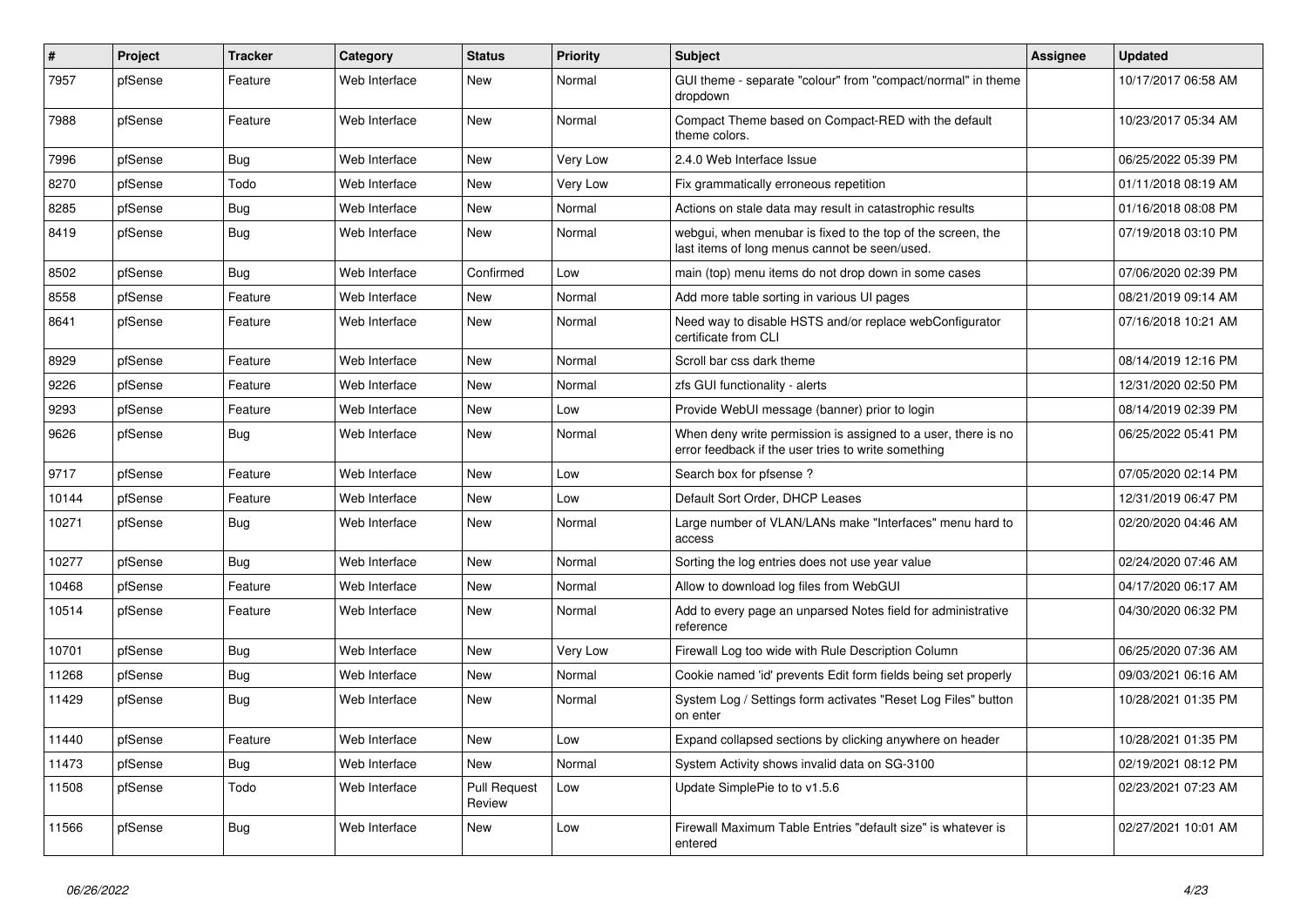| #     | Project      | <b>Tracker</b> | Category                    | <b>Status</b>                 | <b>Priority</b> | <b>Subject</b>                                                                                 | <b>Assignee</b>     | <b>Updated</b>      |
|-------|--------------|----------------|-----------------------------|-------------------------------|-----------------|------------------------------------------------------------------------------------------------|---------------------|---------------------|
| 11730 | pfSense      | <b>Bug</b>     | Web Interface               | New                           | Normal          | Improve visibility of option selections in dark themes                                         |                     | 03/25/2021 09:38 PM |
| 11877 | pfSense      | Bug            | Web Interface               | <b>Pull Request</b><br>Review | Very Low        | Labels and description dissapear in firewall schedule edit.php                                 | <b>Viktor Gurov</b> | 05/17/2022 02:22 PM |
| 11956 | pfSense      | Feature        | Web Interface               | New                           | Normal          | "add" button in the top of pages with many user-added items                                    |                     | 07/10/2021 01:01 PM |
| 12025 | pfSense      | Todo           | Web Interface               | New                           | Very Low        | Add 1:1 Validation to Notify Someone They are 1:1 NAT'ing an<br>Interface Address              |                     | 06/11/2021 10:05 AM |
| 12122 | pfSense      | Bug            | Web Interface               | New                           | Normal          | Perform greedy actions asychronously                                                           |                     | 07/10/2021 01:10 PM |
| 12431 | pfSense      | Todo           | Web Interface               | Pull Request<br>Review        | Normal          | GUI pages should use "POST" for AJAX calls, not "GET"                                          | Viktor Gurov        | 05/17/2022 02:20 PM |
| 12543 | pfSense      | Bug            | Web Interface               | Feedback                      | Normal          | Deleteing a Outbound NAT rule gave me an empty rule and<br>displayed php error in UI.          |                     | 02/14/2022 04:36 AM |
| 12734 | pfSense      | Bug            | Web Interface               | Incomplete                    | Low             | Long hostname breaks DHCP leases layout                                                        |                     | 01/31/2022 01:03 PM |
| 12905 | pfSense      | Bug            | Web Interface               | New                           | Normal          | Add VLAN Re-assignment to Import Interface Mismatch<br>Wizard                                  |                     | 03/07/2022 08:05 AM |
| 13124 | pfSense      | Feature        | Web Interface               | <b>Pull Request</b><br>Review | Normal          | Option to wait for interface selection before displaying firewall<br>rules                     |                     | 05/17/2022 02:15 PM |
| 13158 | pfSense      | Bug            | Web Interface               | New                           | Normal          | Input validation error when applying limiter changes                                           |                     | 05/14/2022 05:32 PM |
| 13159 | pfSense      | Todo           | Web Interface               | New                           | Very Low        | Decrease distance between img-buttons in webGUI to<br>eliminate mistake entry                  |                     | 05/14/2022 06:52 AM |
| 13161 | pfSense      | Feature        | Web Interface               | New                           | <b>Very Low</b> | FLASH PORT'S LED button, to help quickly find port that need<br>to be connected to patch&cable |                     | 05/14/2022 06:35 AM |
| 13244 | pfSense      | Feature        | Web Interface               | New                           | Normal          | Add help text under Timezone settings in the GUI                                               |                     | 06/03/2022 01:00 PM |
| 11270 | pfSense      | Feature        | <b>VPN (Multiple Types)</b> | New                           | Low             | Consider integrating Nebula mesh VPN                                                           |                     | 01/20/2021 03:34 PM |
| 10482 | pfSense Docs | Correction     | Virtualization              | New                           | Normal          | In AWS, Get System Log may not show output and Get<br>Instance Screenshot may need to be used  | Jim Pingle          | 04/20/2020 09:07 AM |
| 11145 | pfSense Docs | Correction     | Virtualization              | New                           | Very Low        | Feedback on pfSense Configuration Recipes - Virtualizing<br>pfSense with Hyper-V               | Jim Pingle          | 03/06/2021 04:14 PM |
| 13016 | pfSense Docs | New Content    | Virtualization              | New                           | Normal          | Workaround for bandwith issues since 2.6 when installed in<br>Hyper-V                          |                     | 04/01/2022 01:06 PM |
| 13302 | pfSense Docs | New Content    | Virtualization              | New                           | Normal          | Feature - recipe for pfSense with two NICs in Azure                                            |                     | 06/25/2022 12:33 PM |
| 11992 | pfSense      | Bug            | Virtual IP Addresses        | Confirmed                     | High            | GRE Tunnel - Does not work with a virtual IP as endpoint                                       |                     | 06/04/2021 01:16 AM |
| 12055 | pfSense      | Feature        | Virtual IP Addresses        | Feedback                      | Normal          | Option to disable XMLRPC Sync for Loopback Virtual IPs                                         |                     | 06/18/2021 09:05 AM |
| 12385 | pfSense      | Bug            | Virtual IP Addresses        | <b>Pull Request</b><br>Review | Normal          | deleteVIP() does not check 1:1 NAT and Outbound NAT rules                                      | Viktor Gurov        | 05/17/2022 02:21 PM |
| 12451 | pfSense      | Bug            | Virtual IP Addresses        | New                           | Normal          | deleteVIP() does not check RFC2136 Update Source                                               |                     | 10/13/2021 10:06 AM |
| 12459 | pfSense      | Todo           | Virtual IP Addresses        | New                           | Normal          | Add IP Alias subnet input validation                                                           |                     | 10/15/2021 09:35 AM |
| 12542 | pfSense      | Bug            | Virtual IP Addresses        | New                           | Normal          | Cannot assign a same IPv6 Link-Local address to different<br>interfaces                        |                     | 11/25/2021 01:41 AM |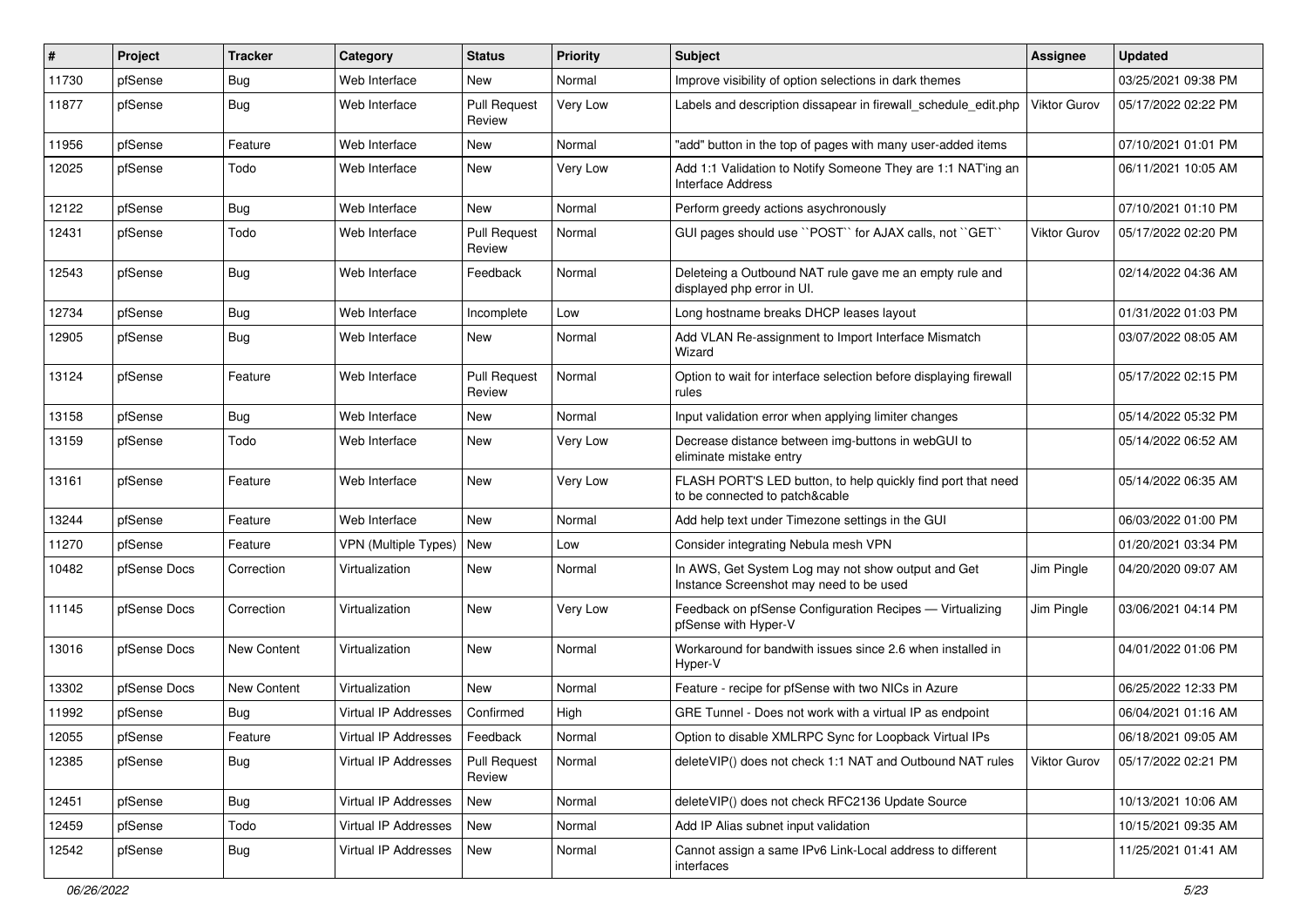| #     | Project | <b>Tracker</b> | Category                     | <b>Status</b> | Priority | <b>Subject</b>                                                                                                                       | <b>Assignee</b> | Updated             |
|-------|---------|----------------|------------------------------|---------------|----------|--------------------------------------------------------------------------------------------------------------------------------------|-----------------|---------------------|
| 32    | pfSense | Todo           | User Manager /<br>Privileges | New           | Normal   | PPPoE Server users integration with user manager                                                                                     |                 | 02/06/2016 04:53 AM |
| 33    | pfSense | Todo           | User Manager /<br>Privileges | <b>New</b>    | Normal   | L2TP users integration with user manager                                                                                             |                 | 02/06/2016 04:53 AM |
| 521   | pfSense | Feature        | User Manager /<br>Privileges | <b>New</b>    | Normal   | Group manager Assigned Permissions                                                                                                   |                 | 04/18/2010 02:59 PM |
| 1574  | pfSense | Feature        | User Manager /<br>Privileges | <b>New</b>    | Normal   | Password quality enforcment.                                                                                                         |                 | 02/06/2016 04:15 AM |
| 3706  | pfSense | Bug            | User Manager /<br>Privileges | <b>New</b>    | Normal   | Permission order affects default page on limited accounts, but<br>can't reorder                                                      |                 | 02/06/2016 04:10 AM |
| 4154  | pfSense | Bug            | User Manager /<br>Privileges | Confirmed     | Normal   | RADIUS authentication not working over IPv6                                                                                          |                 | 04/21/2022 12:39 PM |
| 5850  | pfSense | Feature        | User Manager /<br>Privileges | <b>New</b>    | Normal   | Limit "WebCfg - System: User Manager page" privilege to<br>non-admins and non-admin groups                                           |                 | 02/19/2017 10:04 AM |
| 6602  | pfSense | Feature        | User Manager /<br>Privileges | <b>New</b>    | Normal   | Config writes denied via "deny config write" permission should<br>notify as such                                                     |                 | 08/20/2019 03:43 PM |
| 7863  | pfSense | <b>Bug</b>     | User Manager /<br>Privileges | <b>New</b>    | Normal   | The "WebCfg - All pages" permission inclueds the "User -<br>System: Shell account access" even though that is not a<br>WebCofg page. |                 | 09/16/2017 05:13 AM |
| 9253  | pfSense | Feature        | User Manager /<br>Privileges | <b>New</b>    | Normal   | RFE: True View-Only WebCFG options                                                                                                   |                 | 08/21/2019 09:21 AM |
| 9485  | pfSense | <b>Bug</b>     | User Manager /<br>Privileges | <b>New</b>    | Normal   | password match error on system usermanager causes Group<br>membership to be reset.                                                   |                 | 04/26/2019 08:52 AM |
| 9621  | pfSense | Feature        | User Manager /<br>Privileges | <b>New</b>    | Normal   | More convenient deletion of single user privileges                                                                                   |                 | 07/09/2019 03:09 AM |
| 10544 | pfSense | Bug            | User Manager /<br>Privileges | <b>New</b>    | Normal   | It's not possible to add a user to group operator using the gui                                                                      |                 | 04/21/2022 12:39 PM |
| 4265  | pfSense | Feature        | UPnP/NAT-PMP                 | <b>New</b>    | Normal   | UPNP allow use of alias and schedule                                                                                                 |                 | 08/20/2019 02:57 PM |
| 4500  | pfSense | <b>Bug</b>     | UPnP/NAT-PMP                 | Confirmed     | Normal   | Some miniupnp port mappings are not displayed in the Status<br>page                                                                  |                 | 04/25/2022 12:49 PM |
| 5360  | pfSense | Feature        | UPnP/NAT-PMP                 | New           | Normal   | Add possibility to configure independent "UPnP & NAT-PMP"<br>instances                                                               |                 | 10/31/2015 04:25 AM |
| 6926  | pfSense | Bug            | UPnP/NAT-PMP                 | <b>New</b>    | Normal   | Miniupnp advertising expired IPv6 address                                                                                            |                 | 01/15/2022 08:29 PM |
| 8325  | pfSense | Bug            | UPnP/NAT-PMP                 | <b>New</b>    | Normal   | UPnP not available for pppoe-Clients                                                                                                 |                 | 11/15/2020 10:33 AM |
| 12797 | pfSense | Bug            | UPnP/NAT-PMP                 | <b>New</b>    | Normal   | UPnP+STUN forms invalid outbound NAT rules using the<br>external address discovered from STUN                                        |                 | 02/15/2022 01:01 PM |
| 13222 | pfSense | Bug            | UPnP/NAT-PMP                 | New           | Normal   | CARP IP does not listen for NAT-PMP packets                                                                                          |                 | 05/26/2022 02:28 PM |
| 5074  | pfSense | Feature        | Upgrade                      | <b>New</b>    | Normal   | Standard release notes URLs to facilitate GUI viewing before<br>upgrade                                                              |                 | 04/21/2022 12:39 PM |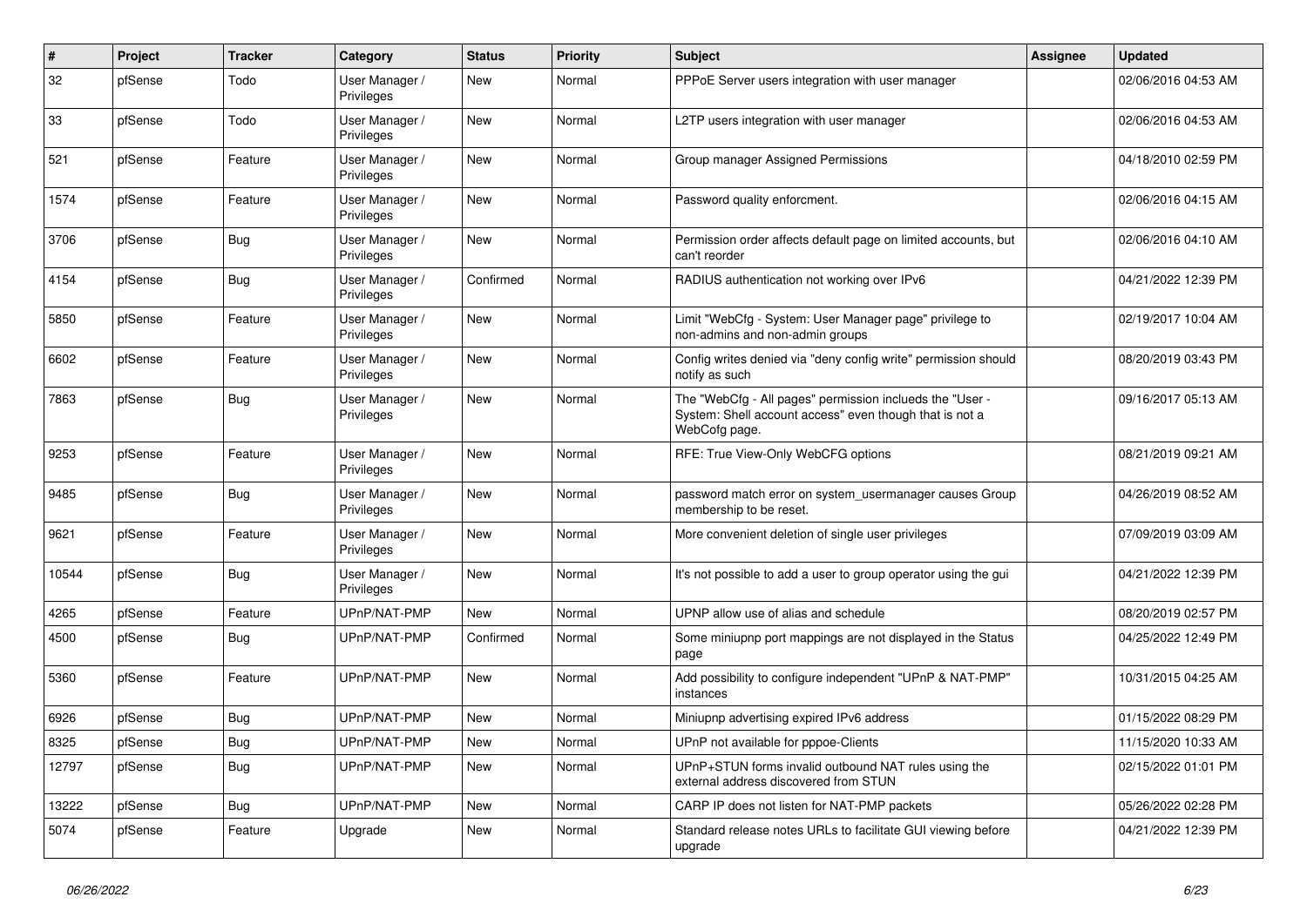| #     | Project             | <b>Tracker</b> | Category                            | <b>Status</b> | <b>Priority</b> | Subject                                                                                                 | <b>Assignee</b>                          | <b>Updated</b>      |
|-------|---------------------|----------------|-------------------------------------|---------------|-----------------|---------------------------------------------------------------------------------------------------------|------------------------------------------|---------------------|
| 6917  | pfSense             | Feature        | Upgrade                             | New           | Normal          | Add ability to choose from what IP/IFACE you search for<br>updates                                      |                                          | 11/11/2016 09:51 AM |
| 10237 | pfSense             | Feature        | Upgrade                             | New           | Normal          | Take ZFS snapshot on Upgrade                                                                            |                                          | 04/07/2020 03:58 PM |
| 10310 | pfSense             | Bug            | Upgrade                             | New           | Normal          | Systems with low RAM and several packages may temporarily<br>fail to load large tables after an upgrade |                                          | 03/03/2020 07:55 AM |
| 10464 | pfSense             | Todo           | Upgrade                             | <b>New</b>    | Low             | Disallow package updates when a system update is available                                              |                                          | 04/21/2022 12:39 PM |
| 10530 | pfSense             | Bug            | Upgrade                             | New           | Normal          | Convert config version to be based on product version                                                   |                                          | 04/21/2022 12:39 PM |
| 10708 | pfSense             | Bug            | Upgrade                             | New           | Normal          | ZFS bootpool boot symlink issue                                                                         | Luiz Souza                               | 03/08/2021 07:03 AM |
| 11257 | pfSense             | Feature        | Upgrade                             | New           | Normal          | Installed Packages: Update all button                                                                   |                                          | 01/18/2021 10:45 AM |
| 11619 | pfSense             | Bug            | Upgrade                             | New           | Normal          | Unable to upgrade 2.4.4-p3 to 2.5/21.02-p1                                                              |                                          | 08/15/2021 10:00 AM |
| 12768 | pfSense             | Feature        | Upgrade                             | New           | Normal          | pfSense-repo: Make sure default config file exists                                                      |                                          | 05/17/2022 02:32 PM |
| 12796 | pfSense             | Bug            | Upgrade                             | Confirmed     | Normal          | 2.5.2 -> 2.6.0 upgrade segfaults if certain packages are<br>installed.                                  |                                          | 05/24/2022 07:43 AM |
| 13187 | pfSense             | Documentation  | Upgrade                             | New           | Normal          | Azure Frequently asked questions                                                                        |                                          | 05/20/2022 06:52 AM |
| 13252 | pfSense             | <b>Bug</b>     | Upgrade                             | New           | Normal          | reduce frequency of php-fpm socket connection attempts from<br>check reload status                      |                                          | 06/12/2022 11:11 AM |
| 13280 | pfSense             | Bug            | Unknown                             | New           | Normal          | Entries duplicated in /boot/loader.conf                                                                 |                                          | 06/19/2022 11:11 AM |
| 11777 | pfSense<br>Packages | Bug            | Unbound                             | New           | Very Low        | Input validation prevents DNS Resolver from being disabled                                              |                                          | 04/05/2021 05:51 PM |
| 1890  | pfSense             | Bug            | Translations                        | <b>New</b>    | Normal          | No gettext support in console scripts                                                                   |                                          | 08/13/2019 12:24 PM |
| 7977  | pfSense             | Bug            | Translations                        | New           | Normal          | English text shown in stead of translated text (Routing -<br>Gateway groups - edit)                     |                                          | 08/21/2019 11:28 AM |
| 8095  | pfSense             | Bug            | Translations                        | New           | Normal          | Unescaped simple quotes break JavaScript features when the<br>French translation is enabled             |                                          | 08/21/2019 09:06 AM |
| 9344  | pfSense             | <b>Bug</b>     | Translations                        | New           | Normal          | OpenVPN click NCP Algorithms will always go to DH<br>Parameters website(in Chinese-Taiwan)              |                                          | 10/21/2021 03:48 AM |
| 10199 | pfSense             | Todo           | Translations                        | <b>New</b>    | Very Low        | Improve Spanish translation interface                                                                   | Aluisco<br>Miguel<br>Ricardo<br>Mastrapa | 01/22/2020 09:22 AM |
| 1848  | pfSense             | <b>Bug</b>     | <b>Traffic Shaper</b><br>(Limiters) | Confirmed     | Normal          | Limiters after policy routing has taken place do not behave<br>correctly                                |                                          | 10/25/2014 09:18 PM |
| 1883  | pfSense             | Feature        | <b>Traffic Shaper</b><br>(Limiters) | New           | Normal          | Diag > Limiter Info presentation enhancement                                                            |                                          | 08/20/2019 03:46 PM |
| 3824  | pfSense             | <b>Bug</b>     | <b>Traffic Shaper</b><br>(Limiters) | Confirmed     | Normal          | Limiters on bridge break traffic outside locally-configured IP<br>subnets                               | Luiz Souza                               | 11/03/2016 07:16 PM |
| 6295  | pfSense             | <b>Bug</b>     | <b>Traffic Shaper</b><br>(Limiters) | New           | Normal          | Crash upon applying CODELQ to untagged parent interface<br>when also applied to daughter VLAN           | Luiz Souza                               | 08/20/2019 02:44 PM |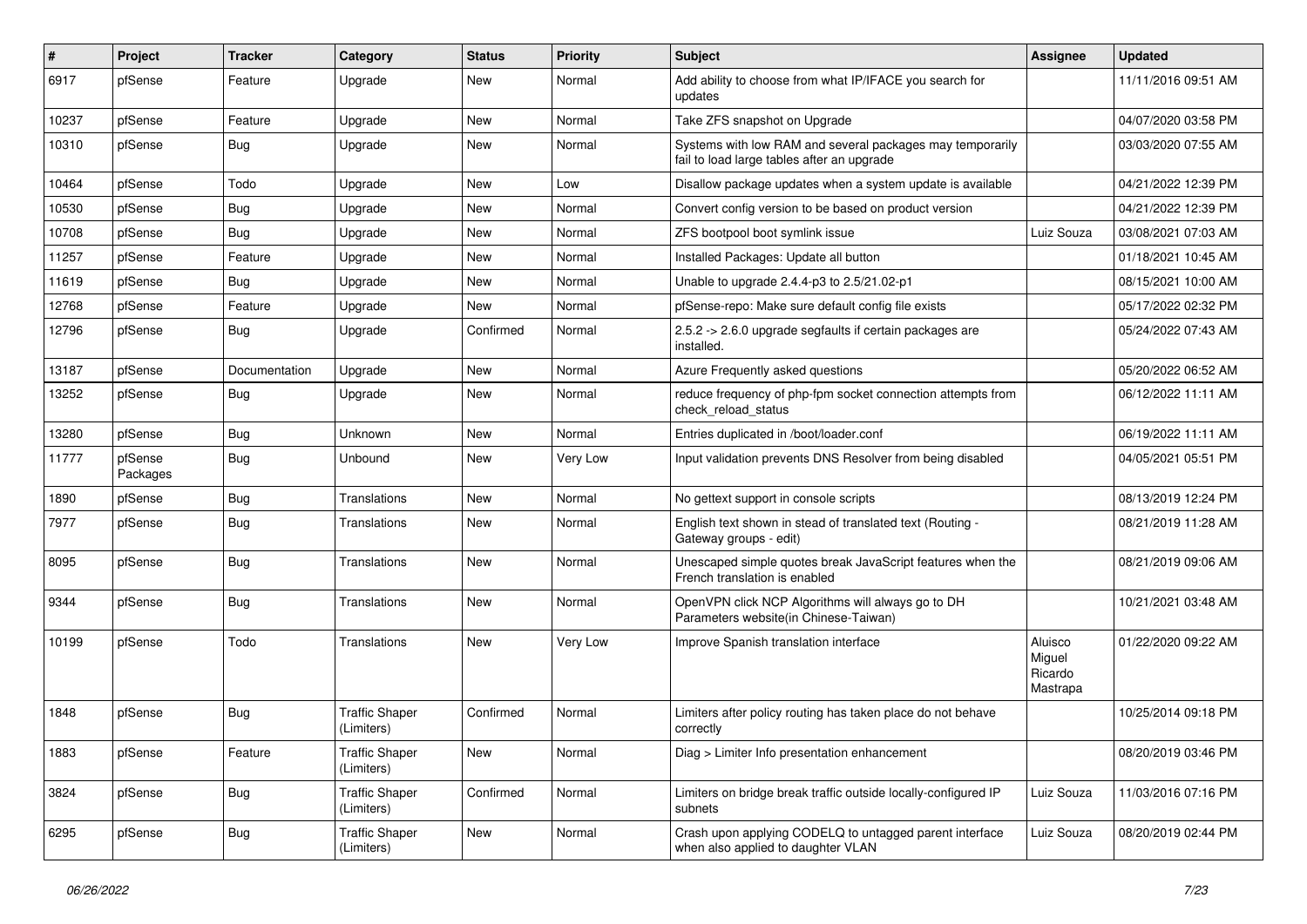| ∦     | Project | <b>Tracker</b> | Category                            | <b>Status</b> | <b>Priority</b> | Subject                                                                                                                 | <b>Assignee</b>      | <b>Updated</b>      |
|-------|---------|----------------|-------------------------------------|---------------|-----------------|-------------------------------------------------------------------------------------------------------------------------|----------------------|---------------------|
| 7389  | pfSense | Bug            | <b>Traffic Shaper</b><br>(Limiters) | In Progress   | Normal          | Limiter does not work with transparent proxy                                                                            | Luiz Souza           | 02/01/2021 03:31 PM |
| 8072  | pfSense | Bug            | <b>Traffic Shaper</b><br>(Limiters) | New           | Normal          | Limiter / Queue mask issues?                                                                                            | Ivor Kreso           | 11/08/2017 07:56 PM |
| 8963  | pfSense | Bug            | <b>Traffic Shaper</b><br>(Limiters) | <b>New</b>    | Normal          | 2.4.4 Limiters don't work after CARP fail-over                                                                          |                      | 12/10/2018 06:40 AM |
| 9024  | pfSense | Bug            | <b>Traffic Shaper</b><br>(Limiters) | Feedback      | Normal          | Ping packet loss under load when using limiters                                                                         |                      | 05/12/2022 11:55 AM |
| 11192 | pfSense | Bug            | <b>Traffic Shaper</b><br>(Limiters) | Feedback      | Normal          | Using Limiters causes out of order packets within one TCP or<br><b>UDP flow</b>                                         |                      | 01/06/2021 12:09 AM |
| 12829 | pfSense | Bug            | <b>Traffic Shaper</b><br>(Limiters) | Feedback      | Normal          | Dummynet kernel module fails to load after upgrade.                                                                     |                      | 03/17/2022 09:26 AM |
| 1849  | pfSense | Bug            | <b>Traffic Shaper</b><br>(ALTQ)     | <b>New</b>    | Normal          | Traffic shaper - By Queue view needs to show/use friendly<br>inerface names                                             |                      | 01/10/2022 08:10 AM |
| 2308  | pfSense | Bug            | <b>Traffic Shaper</b><br>(ALTQ)     | <b>New</b>    | Normal          | HFSC WebUI doesn't check for "Bandwidth" setting                                                                        |                      | 12/04/2012 07:12 PM |
| 2315  | pfSense | Feature        | <b>Traffic Shaper</b><br>(ALTQ)     | <b>New</b>    | Normal          | Traffic Shaper - Adaptive Bandwidth Management                                                                          |                      | 02/06/2016 05:07 AM |
| 3465  | pfSense | Bug            | <b>Traffic Shaper</b><br>(ALTQ)     | New           | Normal          | Editing Traffic Shaper queues causes status_queues.php error                                                            |                      | 02/19/2014 01:53 AM |
| 4405  | pfSense | Feature        | <b>Traffic Shaper</b><br>(ALTQ)     | In Progress   | Normal          | Traffic shaping doesn't work when applied to a bridge interface                                                         | Luiz Souza           | 02/09/2021 12:05 PM |
| 4467  | pfSense | Bug            | <b>Traffic Shaper</b><br>(ALTQ)     | <b>New</b>    | Normal          | Traffic Graphs shows wrong throughput when traffic shaping<br>enabled                                                   |                      | 02/23/2015 05:31 PM |
| 5813  | pfSense | Feature        | <b>Traffic Shaper</b><br>(ALTQ)     | <b>New</b>    | Normal          | Replacement of layer7 filter                                                                                            |                      | 02/18/2017 05:08 PM |
| 6696  | pfSense | Bug            | <b>Traffic Shaper</b><br>(ALTQ)     | <b>New</b>    | Low             | Add configure link to Status > Queues error message if traffic<br>shaping not configured                                | <b>Jared Dillard</b> | 08/21/2019 08:55 AM |
| 7899  | pfSense | Bug            | <b>Traffic Shaper</b><br>(ALTQ)     | <b>New</b>    | Normal          | a floating 'match' rule on LAN does not put traffic from a<br>broswer on a clientpc into a shaper queue                 |                      | 09/28/2017 09:16 AM |
| 8263  | pfSense | Bug            | <b>Traffic Shaper</b><br>(ALTQ)     | <b>New</b>    | Normal          | Cannot create a nonlinear `Link Share` service curve because<br>of: "the sum of the child bandwidth higher than parent" |                      | 11/05/2020 07:31 AM |
| 8483  | pfSense | Feature        | <b>Traffic Shaper</b><br>(ALTQ)     | <b>New</b>    | Normal          | Allow user to choose order of Queues status                                                                             |                      | 08/21/2019 09:12 AM |
| 8712  | pfSense | Feature        | <b>Traffic Shaper</b><br>(ALTQ)     | New           | Normal          | QOS on ipsec links                                                                                                      |                      | 06/22/2020 06:27 AM |
| 10839 | pfSense | Feature        | <b>Traffic Shaper</b><br>(ALTQ)     | New           | Normal          | Add popular messengers to the Traffic Shaper Wizard                                                                     |                      | 08/18/2020 10:07 AM |
| 11174 | pfSense | Bug            | <b>Traffic Shaper</b><br>(ALTQ)     | Feedback      | Normal          | Incorrect traffic shaping on pppoe interface                                                                            |                      | 12/21/2020 11:21 PM |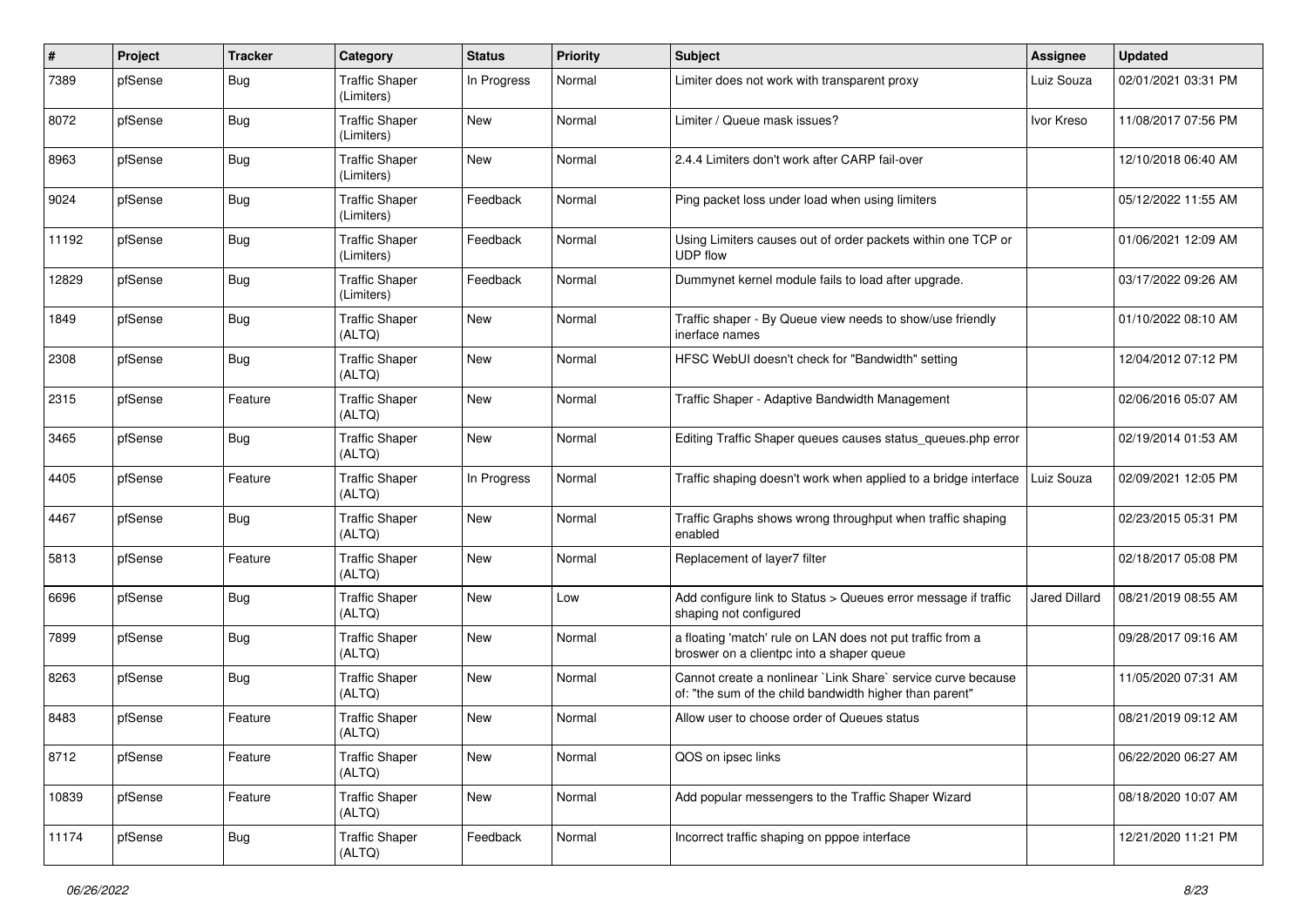| ∦     | Project             | <b>Tracker</b> | Category                        | <b>Status</b>                 | Priority        | <b>Subject</b>                                                                                          | Assignee             | <b>Updated</b>      |
|-------|---------------------|----------------|---------------------------------|-------------------------------|-----------------|---------------------------------------------------------------------------------------------------------|----------------------|---------------------|
| 12393 | pfSense             | Bug            | <b>Traffic Shaper</b><br>(ALTQ) | New                           | Low             | Priority of gOthersLow higher than default queues                                                       |                      | 09/21/2021 02:48 PM |
| 12878 | pfSense             | <b>Bug</b>     | <b>Traffic Shaper</b><br>(ALTQ) | Incomplete                    | Normal          | Traffic shaping by interface, route queue bandwidth inbound,<br>out by a large factor.                  |                      | 06/06/2022 07:03 AM |
| 13051 | pfSense             | Bug            | <b>Traffic Shaper</b><br>(ALTQ) | New                           | Normal          | Firewall traffic shaper by interface selection unknow                                                   |                      | 04/12/2022 07:03 AM |
| 13072 | pfSense             | Feature        | <b>Traffic Shaper</b><br>(ALTQ) | <b>Pull Request</b><br>Review | <b>Very Low</b> | Matching background/font colors of queue values with dark<br>theme.                                     |                      | 04/19/2022 07:32 AM |
| 7398  | pfSense             | Feature        | <b>Traffic Graphs</b>           | Assigned                      | Normal          | Show average value of bandwidth in/out on Dashboard trafic<br>graph                                     | <b>Jared Dillard</b> | 08/21/2019 08:56 AM |
| 7400  | pfSense             | Bug            | <b>Traffic Graphs</b>           | Assigned                      | Normal          | Traffic Graphs show bad data on 2.3.3 1                                                                 | Jared Dillard        | 12/31/2021 05:47 PM |
| 8130  | pfSense             | Bug            | <b>Traffic Graphs</b>           | New                           | Normal          | Status - Monitoring - Area chart displays traffic data differently<br>than Line or Bar charts           |                      | 11/26/2017 01:40 PM |
| 8274  | pfSense             | Feature        | <b>Traffic Graphs</b>           | <b>New</b>                    | Normal          | Reverse Inverse Traffic Graph View                                                                      | Jared Dillard        | 08/14/2019 10:31 AM |
| 8349  | pfSense             | Feature        | <b>Traffic Graphs</b>           | <b>New</b>                    | Normal          | Show the actual numerical information (upload/download<br>speeds) in the traffic graph dashboard widget | <b>Jared Dillard</b> | 02/28/2018 09:42 AM |
| 9087  | pfSense             | <b>Bug</b>     | <b>Traffic Graphs</b>           | <b>New</b>                    | Normal          | Traffic Graph Widget Legend Not Updating                                                                |                      | 08/14/2019 12:38 PM |
| 9101  | pfSense             | Bug            | <b>Traffic Graphs</b>           | New                           | Normal          | Traffic Graphs/Dashboard Slows Downloads Being Performed<br>by the Same Firefox Browser                 |                      | 08/21/2019 09:18 AM |
| 9566  | pfSense             | <b>Bug</b>     | <b>Traffic Graphs</b>           | <b>New</b>                    | Normal          | Traffic graph displays traffic incorrectly                                                              |                      | 11/18/2019 07:54 AM |
| 9737  | pfSense             | Bug            | <b>Traffic Graphs</b>           | New                           | Normal          | traffic-graphs is shows incorrect units inside the chart                                                |                      | 09/09/2019 06:35 AM |
| 10959 | pfSense             | Bug            | <b>Traffic Graphs</b>           | Feedback                      | Low             | Traffic graph stopped on interface used via netmap                                                      |                      | 02/22/2021 02:57 AM |
| 11589 | pfSense             | Feature        | <b>Traffic Graphs</b>           | <b>Pull Request</b><br>Review | Low             | Fix iftop experimental traffic fetcher, unify and improve output<br>style                               |                      | 03/03/2021 03:30 PM |
| 12401 | pfSense             | Bug            | <b>Traffic Graphs</b>           | New                           | Normal          | Traffic graphs with untagged and tagged VLAN on same<br>interface                                       |                      | 09/23/2021 09:18 PM |
| 8909  | pfSense<br>Packages | Bug            | Tinc                            | <b>New</b>                    | Normal          | tinc package makes /rc.newwanip looping forever                                                         |                      | 08/13/2019 09:25 AM |
| 9229  | pfSense<br>Packages | Bug            | Tinc                            | <b>New</b>                    | Normal          | Tinc package: no way of specifying multiple critical<br>configuration parameters from web interface     |                      | 08/13/2019 09:25 AM |
| 8099  | pfSense<br>Packages | Feature        | Telegraf                        | <b>New</b>                    | Normal          | Add more configuration flexibility to Telegraf                                                          |                      | 08/13/2019 09:39 AM |
| 8216  | pfSense<br>Packages | Feature        | Telegraf                        | <b>New</b>                    | Normal          | Add prometheus output for telegraf                                                                      |                      | 09/09/2020 05:33 AM |
| 8230  | pfSense<br>Packages | Feature        | Telegraf                        | New                           | Normal          | telegraf automatic input plugins configuration for enabled<br>pfsense package                           |                      | 02/18/2019 05:23 PM |
| 9046  | pfSense<br>Packages | Feature        | Telegraf                        | <b>New</b>                    | High            | telegraf feature request                                                                                |                      | 02/18/2019 03:38 PM |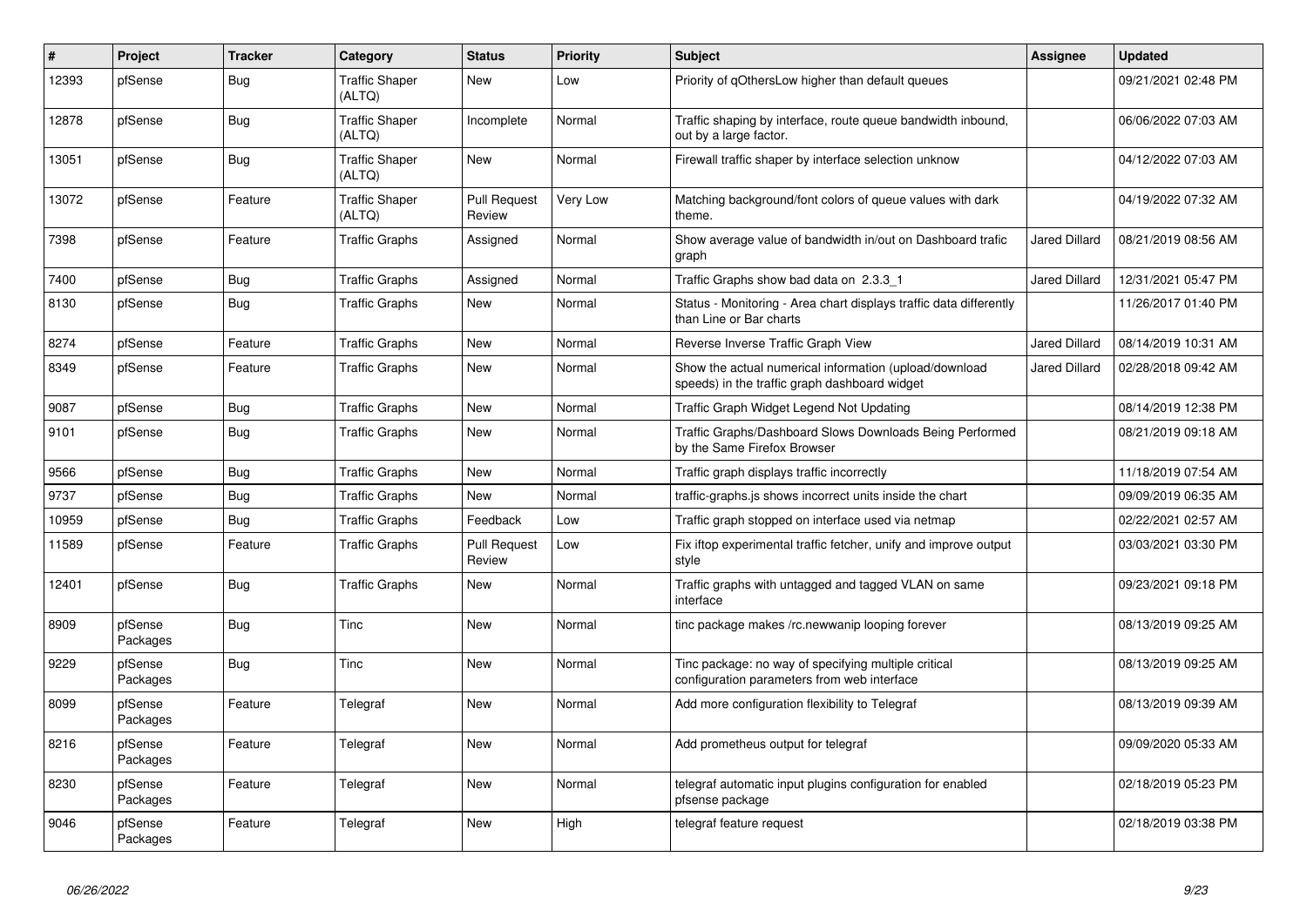| $\pmb{\#}$ | Project             | <b>Tracker</b>   | Category  | <b>Status</b>                 | <b>Priority</b> | <b>Subject</b>                                                                     | <b>Assignee</b>    | <b>Updated</b>      |
|------------|---------------------|------------------|-----------|-------------------------------|-----------------|------------------------------------------------------------------------------------|--------------------|---------------------|
| 9138       | pfSense<br>Packages | <b>Bug</b>       | Telegraf  | New                           | Normal          | telegraf: add section for custom config lines                                      |                    | 02/18/2019 03:36 PM |
| 9139       | pfSense<br>Packages | <b>Bug</b>       | Telegraf  | New                           | Normal          | telegraf: add ping for default gateway(s)                                          |                    | 05/21/2020 04:23 PM |
| 9337       | pfSense<br>Packages | <b>Bug</b>       | Telegraf  | <b>New</b>                    | Normal          | Telegraf ping input fails                                                          |                    | 02/18/2019 10:40 AM |
| 10487      | pfSense<br>Packages | <b>Bug</b>       | Telegraf  | New                           | Normal          | Telegraf package not sending logs to influxdb server                               |                    | 05/03/2020 07:09 PM |
| 12462      | pfSense<br>Packages | Feature          | Telegraf  | <b>Pull Request</b><br>Review | Normal-package  | Telegraf: Add "devfs" to ignore_fs                                                 | Offstage<br>Roller | 10/18/2021 09:03 AM |
| 12655      | pfSense<br>Packages | <b>Bug</b>       | Telegraf  | New                           | Normal          | telegraf, wireguard plugin failing                                                 |                    | 12/30/2021 05:51 PM |
| 12711      | pfSense<br>Packages | Feature          | Telegraf  | New                           | Normal          | Add InfluxDB V2 support                                                            |                    | 01/21/2022 02:54 AM |
| 8180       | pfSense<br>Packages | <b>Bug</b>       | syslog-ng | New                           | Normal          | syslog-ng default log file                                                         |                    | 01/16/2018 12:53 PM |
| 8229       | pfSense<br>Packages | <b>Bug</b>       | syslog-ng | New                           | Normal          | syslog-ng stops parsing logs after logrotate run                                   |                    | 01/26/2018 12:00 PM |
| 8295       | pfSense<br>Packages | <b>Bug</b>       | syslog-ng | <b>New</b>                    | Normal          | syslog-ng logrotates tls files                                                     |                    | 02/14/2018 06:12 AM |
| 8705       | pfSense<br>Packages | <b>Bug</b>       | syslog-ng | New                           | Normal          | Syslog-NG error in latest snapshot                                                 |                    | 07/27/2018 10:17 AM |
| 10393      | pfSense<br>Packages | <b>Bug</b>       | syslog-ng | Feedback                      | Normal          | Syslog-ng TLS support is broken                                                    |                    | 04/21/2022 12:40 PM |
| 12114      | pfSense<br>Packages | Bug              | syslog-ng | Feedback                      | Normal          | syslog-ng only binds to the last specified interface                               |                    | 04/21/2022 12:40 PM |
| 12160      | pfSense<br>Packages | Regression       | syslog-ng | Feedback                      | High            | An invalid configuration is generated when choosing TLS as<br>the default protocol | Jim Pingle         | 07/23/2021 03:27 PM |
| 12502      | pfSense<br>Packages | Feature          | syslog-ng | New                           | Normal          | Syslog-ng Configuration Library (scl) missing                                      |                    | 11/02/2021 06:06 PM |
| 6023       | pfSense<br>Packages | <b>Bug</b>       | Suricata  | New                           | Low             | Traffic Shaper (pfsense 2.3) Suricata V3.0 Inline Mode<br>Operation                | Luiz Souza         | 04/15/2016 05:59 AM |
| 6964       | pfSense<br>Packages | <b>Bug</b>       | Suricata  | Feedback                      | Normal          | Host OS Policy Assignment broken when using "Import" or<br>"Aliases" buttons       | Viktor Gurov       | 08/20/2021 07:52 AM |
| 7388       | pfSense<br>Packages | <sub>I</sub> Bug | Suricata  | New                           | High            | Suricata does not property recognize MTU for PPPOE<br>interfaces                   |                    | 03/15/2017 05:17 AM |
| 8985       | pfSense<br>Packages | Feature          | Suricata  | <b>New</b>                    | Normal          | Suricata: allow configuration for external/internal additional<br>storage          |                    | 11/13/2019 10:07 AM |
| 9852       | pfSense<br>Packages | Feature          | Suricata  | Feedback                      | Normal          | show File-Store directory listing                                                  | Viktor Gurov       | 08/20/2021 07:52 AM |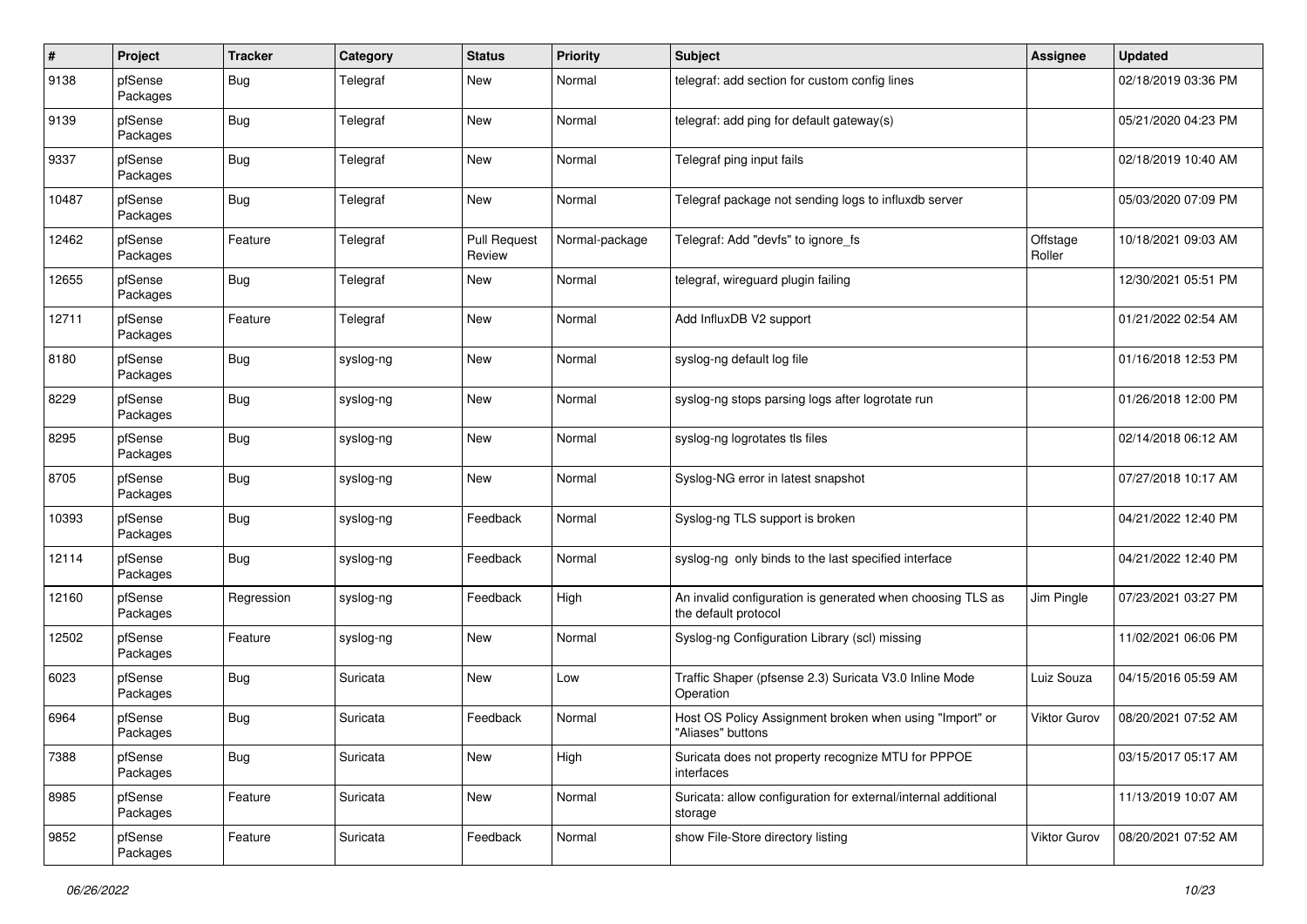| $\pmb{\#}$ | Project             | <b>Tracker</b> | Category          | <b>Status</b> | <b>Priority</b> | Subject                                                                                    | <b>Assignee</b>     | <b>Updated</b>      |
|------------|---------------------|----------------|-------------------|---------------|-----------------|--------------------------------------------------------------------------------------------|---------------------|---------------------|
| 9934       | pfSense<br>Packages | <b>Bug</b>     | Suricata          | New           | Normal          | suricata update kills WAN interface                                                        |                     | 02/20/2020 09:17 AM |
| 10292      | pfSense<br>Packages | <b>Bug</b>     | Suricata          | <b>New</b>    | Normal          | Suricata not respecting SID Mgmt list                                                      |                     | 02/27/2020 01:02 PM |
| 10466      | pfSense<br>Packages | Feature        | Suricata          | <b>New</b>    | Low             | Add checkbox to Suricata blocked host view to resolve all<br>resolvable IP's automatically |                     | 02/02/2022 06:04 PM |
| 10472      | pfSense<br>Packages | Feature        | Suricata          | <b>New</b>    | Low             | Blocked host alert table break out by timestamp and type to<br>allow sorting by date       |                     | 04/17/2020 12:46 PM |
| 10872      | pfSense<br>Packages | Feature        | Suricata          | Feedback      | Normal          | Add adjustable notification for Severity Alert                                             | Viktor Gurov        | 08/20/2021 07:52 AM |
| 11210      | pfSense<br>Packages | Feature        | Suricata          | Feedback      | Normal          | 3rd party rulesets                                                                         | Viktor Gurov        | 11/24/2021 04:21 AM |
| 11525      | pfSense<br>Packages | <b>Bug</b>     | Suricata          | New           | Normal          | pfsense 2.5.0 release version for vlan issue to suricata                                   |                     | 11/11/2021 08:16 AM |
| 11742      | pfSense<br>Packages | <b>Bug</b>     | Suricata          | New           | Normal          | Blocking / Unblocking is not working correctly.                                            |                     | 09/01/2021 11:08 AM |
| 11780      | pfSense<br>Packages | Bug            | Suricata          | New           | Very High       | Suricata package fails to prune suricata.log                                               |                     | 08/06/2021 07:18 AM |
| 12285      | pfSense<br>Packages | Feature        | Suricata          | In Progress   | Normal          | Add more EVE Logged Traffic protocols                                                      | Viktor Gurov        | 08/20/2021 08:22 AM |
| 12292      | pfSense<br>Packages | Feature        | Suricata          | Feedback      | Normal          | GeoIP look on the Alerts, Blocked and Files pages                                          | <b>Viktor Gurov</b> | 08/23/2021 08:16 AM |
| 12322      | pfSense<br>Packages | <b>Bug</b>     | Suricata          | Feedback      | Normal          | Suricata creates invalid HOME_NET entries                                                  | Viktor Gurov        | 09/10/2021 11:42 AM |
| 12506      | pfSense<br>Packages | Bug            | Suricata          | Feedback      | Normal          | Only selected instance is restarted on suppress list change                                | <b>Viktor Gurov</b> | 12/01/2021 04:43 AM |
| 12643      | pfSense<br>Packages | Regression     | Suricata          | Feedback      | Normal          | Rule categories are cleared after clicking the save button on<br>the Global Settings page  |                     | 12/30/2021 03:44 AM |
| 12748      | pfSense<br>Packages | Feature        | Suricata          | New           | Normal          | Suricata blocked page timestamp breakout to it's own sortable<br>column                    |                     | 02/01/2022 12:06 PM |
| 12899      | pfSense<br>Packages | <b>Bug</b>     | Suricata          | New           | Normal          | Suricata doesn't honor Pass List                                                           |                     | 03/04/2022 01:22 PM |
| 12909      | pfSense<br>Packages | Feature        | Suricata          | New           | Normal          | Convert Suricata GeoIP Lookup feature on ALERTS tab to use<br>local GeoIP2 database        | Viktor Gurov        | 03/07/2022 08:28 AM |
| 12956      | pfSense<br>Packages | i Bug          | Suricata          | Confirmed     | Normal          | suricata fails to use pcre in SID management (e.g.<br>dropsid.conf)                        |                     | 04/05/2022 12:52 PM |
| 13261      | pfSense<br>Packages | Bug            | sudo              | Feedback      | Normal          | Input validation rejects empty "sudo" command list, but GUI<br>text says it can be empty   |                     | 06/24/2022 02:50 PM |
| 9749       | pfSense<br>Packages | Feature        | Status_Monitoring | New           | Normal          | 95th percentile missing for quality in monitoring                                          |                     | 09/12/2019 10:39 AM |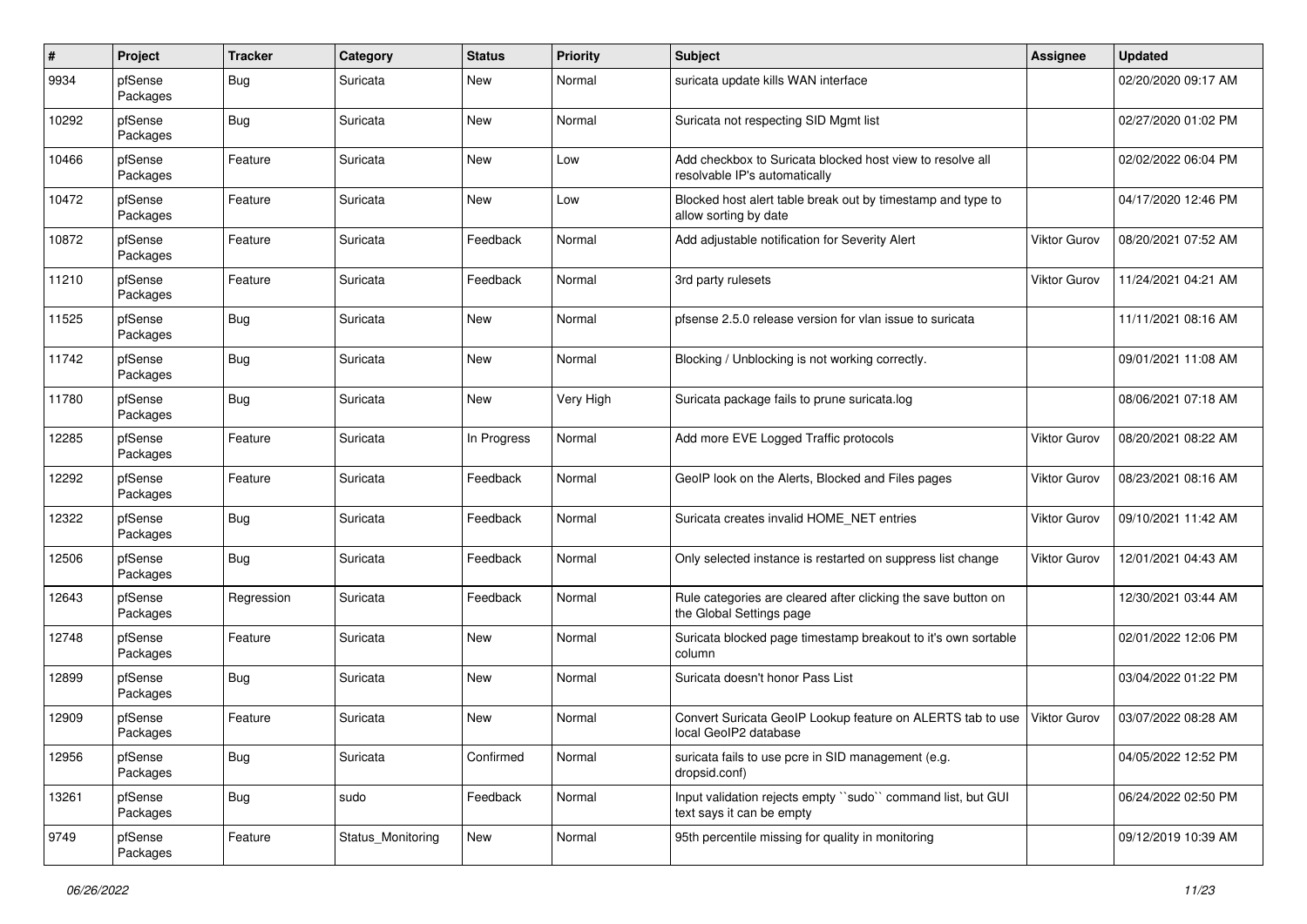| $\pmb{\#}$ | Project             | <b>Tracker</b> | Category                     | <b>Status</b>                 | <b>Priority</b> | <b>Subject</b>                                                                                                                             | <b>Assignee</b>      | <b>Updated</b>      |
|------------|---------------------|----------------|------------------------------|-------------------------------|-----------------|--------------------------------------------------------------------------------------------------------------------------------------------|----------------------|---------------------|
| 10601      | pfSense<br>Packages | Bug            | Status Monitoring            | New                           | Normal          | Dashboard->Traffic Graphs Scale is capped for outbound                                                                                     |                      | 05/29/2020 10:13 AM |
| 11763      | pfSense<br>Packages | <b>Bug</b>     | Status_Monitoring            | <b>New</b>                    | Normal          | Traffic graphs refresh issue                                                                                                               |                      | 05/03/2021 09:44 AM |
| 13160      | pfSense<br>Packages | Feature        | Status Monitoring            | <b>Pull Request</b><br>Review | Normal          | Option to sort monitoring graph views                                                                                                      |                      | 05/13/2022 12:06 PM |
| 6752       | pfSense<br>Packages | Todo           | <b>Status Traffic Totals</b> | <b>New</b>                    | Low             | Traffic Totals Data Summary Graph                                                                                                          | Jared Dillard        | 11/08/2017 08:58 AM |
| 7267       | pfSense<br>Packages | <b>Bug</b>     | <b>Status Traffic Totals</b> | <b>New</b>                    | Normal          | Status Traffic Totals - Stacked Bar - Scale not high enough                                                                                | <b>Jared Dillard</b> | 11/18/2020 07:38 AM |
| 9537       | pfSense<br>Packages | <b>Bug</b>     | <b>Status Traffic Totals</b> | New                           | Normal          | One month offset in displayed data between time changes                                                                                    | Jared Dillard        | 05/01/2020 08:27 AM |
| 10429      | pfSense<br>Packages | <b>Bug</b>     | <b>Status Traffic Totals</b> | <b>New</b>                    | Normal          | Status Traffic Total broken 2.4.5                                                                                                          | <b>Jared Dillard</b> | 02/27/2021 07:55 PM |
| 11797      | pfSense<br>Packages | Bug            | <b>Status Traffic Totals</b> | <b>New</b>                    | Normal          | Traffic Totals lost upon reboot when using a ramdisk for /var<br>and /tmp                                                                  | John Cornwell        | 04/10/2021 06:27 PM |
| 4088       | pfSense<br>Packages | <b>Bug</b>     | squidguard                   | Feedback                      | Normal          | Buggy squidgurd config file is created                                                                                                     | Viktor Gurov         | 01/28/2021 10:01 AM |
| 4928       | pfSense<br>Packages | Feature        | squidguard                   | <b>New</b>                    | Normal          | Surftool - New Package to turn squidguard groups(/acls) on or<br>off                                                                       |                      | 08/13/2019 09:57 AM |
| 5751       | pfSense<br>Packages | <b>Bug</b>     | squidguard                   | <b>New</b>                    | Normal          | SquidGuard target categories not saved when long "Domain<br>List" is provided                                                              |                      | 01/10/2016 08:55 AM |
| 6471       | pfSense<br>Packages | Bug            | squidguard                   | <b>New</b>                    | Normal          | pfsense 2.3.1 squidquard -> common ACL -> Target Rules List<br>missing                                                                     |                      | 06/08/2016 06:22 PM |
| 6521       | pfSense<br>Packages | <b>Bug</b>     | squidguard                   | <b>New</b>                    | Normal          | pfsense 2.3.1 squidguard -> Groups ACL -> Target Rules List<br>missing                                                                     |                      | 06/25/2016 10:49 PM |
| 8752       | pfSense<br>Packages | Bug            | squidguard                   | <b>New</b>                    | Normal          | For SquidGuard in "Common ACL" menu "Target Rules List"<br>'access" option always stays with default value '---' for my<br>Target category |                      | 08/06/2018 05:53 AM |
| 8827       | pfSense<br>Packages | Bug            | squidguard                   | <b>New</b>                    | Normal          | Squidquard: ACL redirect modes 'redirect' and 'err page' send<br>unresolvable URLs to the client.                                          | <b>Viktor Gurov</b>  | 12/21/2021 05:49 AM |
| 9025       | pfSense<br>Packages | Bug            | squidguard                   | <b>New</b>                    | Normal          | SquidGard + Target categories                                                                                                              |                      | 10/08/2018 01:00 AM |
| 9286       | pfSense<br>Packages | <b>Bug</b>     | squidguard                   | <b>New</b>                    | Normal          | squidGuard - Unable to change IP for sgerror.php URL in<br>configuration                                                                   |                      | 11/13/2019 10:07 AM |
| 10865      | pfSense<br>Packages | Feature        | squidguard                   | <b>New</b>                    | Normal          | squidGuard lacks options to send traffic action logs to syslog<br>server                                                                   |                      | 09/05/2020 01:21 AM |
| 10994      | pfSense<br>Packages | <b>Bug</b>     | squidguard                   | <b>New</b>                    | Low             | SquidGuard Blacklists Restore Default button does not work                                                                                 |                      | 10/20/2020 12:26 PM |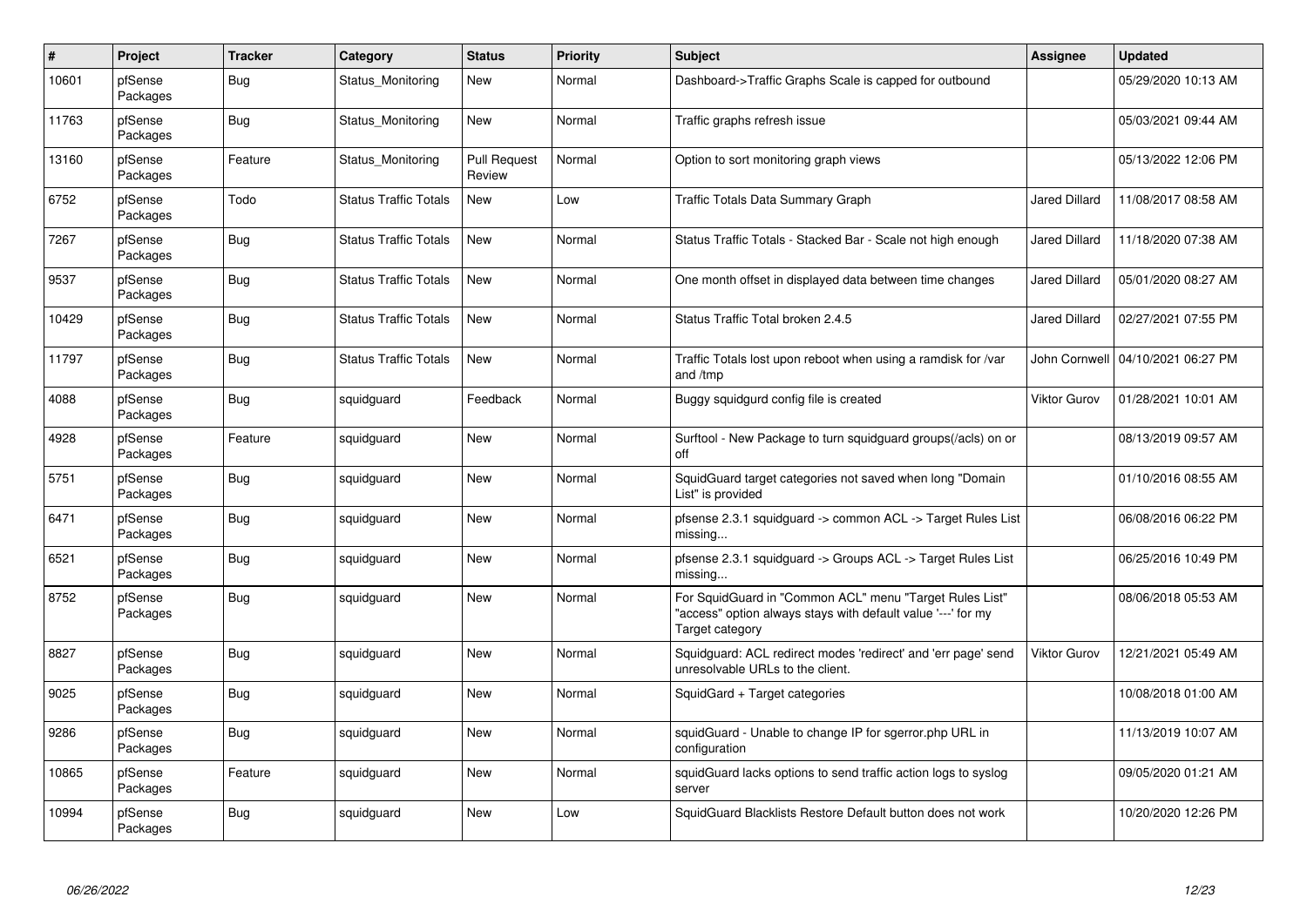| $\#$  | Project             | <b>Tracker</b> | Category   | <b>Status</b> | <b>Priority</b> | <b>Subject</b>                                                                                      | <b>Assignee</b>     | <b>Updated</b>      |
|-------|---------------------|----------------|------------|---------------|-----------------|-----------------------------------------------------------------------------------------------------|---------------------|---------------------|
| 11248 | pfSense<br>Packages | Feature        | squidguard | Feedback      | Normal          | SafeSearch update                                                                                   | <b>Viktor Gurov</b> | 01/28/2021 10:01 AM |
| 11434 | pfSense<br>Packages | Bug            | squidguard | Feedback      | Normal          | SquidGuard over 1.16.18 11                                                                          |                     | 04/21/2022 12:40 PM |
| 11738 | pfSense<br>Packages | Regression     | squidguard | Feedback      | Normal          | SquidGuard 1.16.18_17 Not Filtering Blacklist No-Transparent<br>Mode                                | Viktor Gurov        | 12/21/2021 05:48 AM |
| 11784 | pfSense<br>Packages | Feature        | squidguard | New           | Normal          | squidguard auto update blacklist option                                                             |                     | 04/06/2021 01:53 AM |
| 12491 | pfSense<br>Packages | Feature        | squidguard | <b>New</b>    | Normal          | squidguard: allow multiple regex                                                                    |                     | 10/28/2021 03:30 PM |
| 12732 | pfSense<br>Packages | Bug            | squidguard | New           | High            | Squid https filtering squidguard acl target list - erratic<br>behaviour                             |                     | 01/26/2022 09:11 AM |
| 13141 | pfSense<br>Packages | Bug            | squidguard | <b>New</b>    | Normal          | wrong page squidguard block                                                                         |                     | 05/09/2022 05:33 PM |
| 1620  | pfSense<br>Packages | Bug            | Squid      | New           | Normal          | Can't use transparent proxy when using bridge.                                                      |                     | 10/07/2021 04:19 AM |
| 5646  | pfSense<br>Packages | Feature        | Squid      | New           | Normal          | Squid3 package Authentication Method: Kerberos/AD                                                   |                     | 02/18/2019 05:34 PM |
| 6083  | pfSense<br>Packages | Bug            | Squid      | New           | Normal          | Suqid Realtime Monitor / Squid Cache Table not diplaying<br>correctly                               |                     | 12/06/2016 07:25 AM |
| 6789  | pfSense<br>Packages | Feature        | Squid      | <b>New</b>    | Normal          | disgest_ldap_auth                                                                                   |                     | 08/13/2019 09:57 AM |
| 7367  | pfSense<br>Packages | Feature        | Squid      | New           | Normal          | Wizard for Squid                                                                                    |                     | 03/14/2017 01:59 PM |
| 7691  | pfSense<br>Packages | Feature        | Squid      | <b>New</b>    | Normal          | Allow for custom icap services for squid                                                            |                     | 08/24/2017 03:16 AM |
| 7797  | pfSense<br>Packages | Bug            | Squid      | Feedback      | Normal          | Squid Reverse Proxy alternating between destinations                                                |                     | 04/21/2022 12:40 PM |
| 7954  | pfSense<br>Packages | Bug            | Squid      | Confirmed     | Normal          | Package upgrade/reinstall gets stuck on deinstall if the<br>package-provided service is not running |                     | 10/18/2017 12:04 PM |
| 9012  | pfSense<br>Packages | Bug            | Squid      | New           | Very Low        | Captive Portal authentication in Squid Proxy Server does not<br>work                                |                     | 10/12/2019 05:06 AM |
| 9568  | pfSense<br>Packages | Bug            | Squid      | New           | Normal          | UFSSwapDir::openLog: Failed to open swap log.                                                       |                     | 05/29/2019 09:18 PM |
| 9700  | pfSense<br>Packages | Feature        | Squid      | Feedback      | Normal          | Secure Squid HTTPS Proxy                                                                            |                     | 01/25/2022 06:39 PM |
| 9721  | pfSense<br>Packages | Feature        | Squid      | Feedback      | Normal          | add squidclient -h 127.0.0.1 mgr:info output to Diagnostics /<br>Squid and status.php               | Viktor Gurov        | 04/22/2022 02:21 AM |
| 9762  | pfSense<br>Packages | Feature        | Squid      | Feedback      | Normal          | Squid Reverse Proxy Change redir domain(s) to use regex                                             |                     | 04/21/2022 12:40 PM |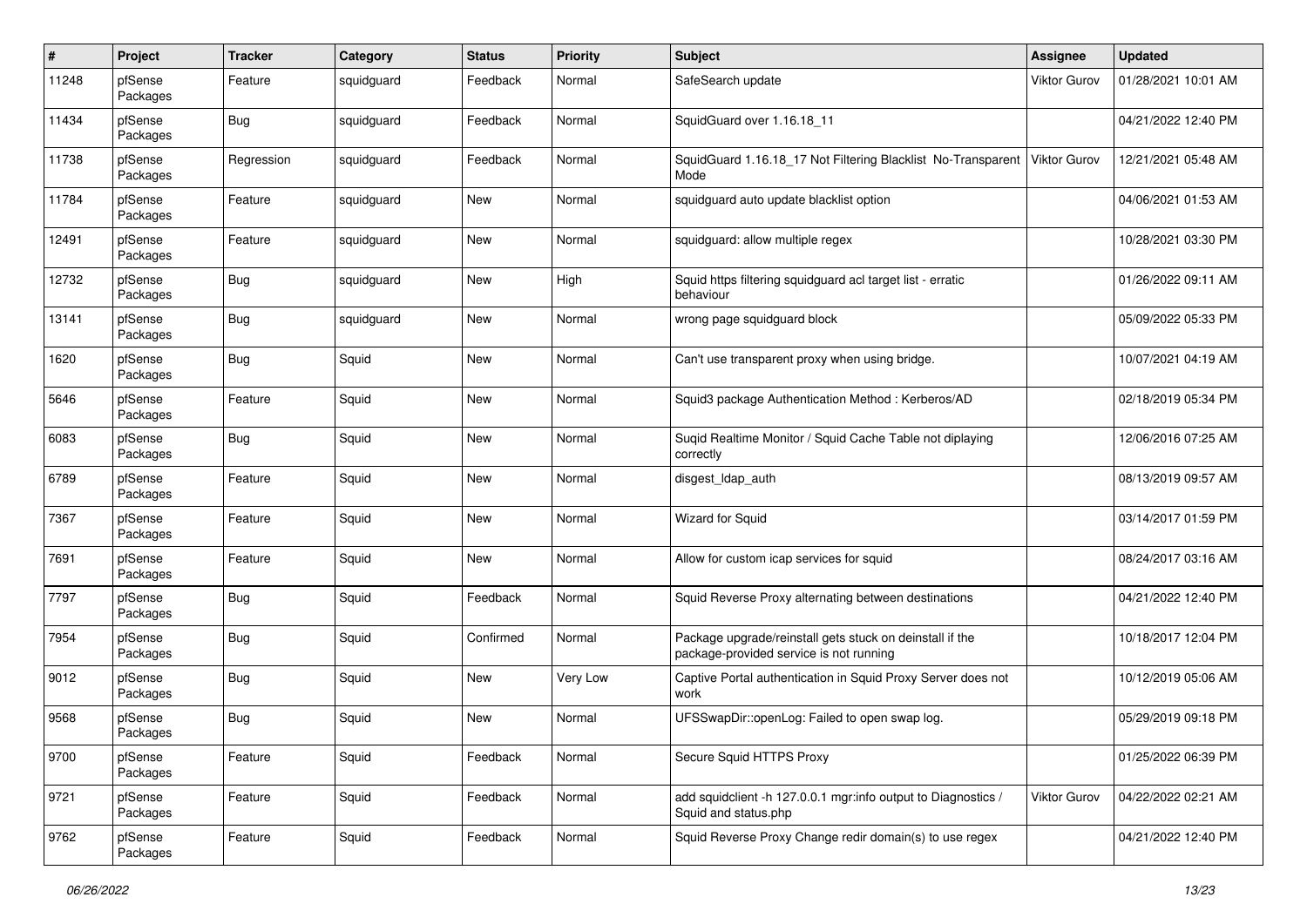| $\pmb{\#}$ | Project             | <b>Tracker</b> | Category  | <b>Status</b>                 | <b>Priority</b> | <b>Subject</b>                                                                                              | <b>Assignee</b> | <b>Updated</b>      |
|------------|---------------------|----------------|-----------|-------------------------------|-----------------|-------------------------------------------------------------------------------------------------------------|-----------------|---------------------|
| 9774       | pfSense<br>Packages | Feature        | Squid     | New                           | Normal          | Squid logs / remote logs                                                                                    |                 | 04/17/2020 06:18 AM |
| 9982       | pfSense<br>Packages | Feature        | Squid     | Feedback                      | Normal          | basic_Idap_auth TLS connection                                                                              | Viktor Gurov    | 04/22/2022 02:21 AM |
| 10450      | pfSense<br>Packages | <b>Bug</b>     | Squid     | Feedback                      | Normal          | Squid reverse proxy switching peers                                                                         | Viktor Gurov    | 04/22/2022 02:21 AM |
| 10541      | pfSense<br>Packages | Feature        | Squid     | Feedback                      | Normal          | Squid failover and load balancing                                                                           | Viktor Gurov    | 01/14/2021 07:34 AM |
| 10572      | pfSense<br>Packages | <b>Bug</b>     | Squid     | Feedback                      | Normal          | STARTTLS option is ignored                                                                                  | Viktor Gurov    | 04/22/2022 02:20 AM |
| 10608      | pfSense<br>Packages | <b>Bug</b>     | Squid     | Feedback                      | Normal          | Update squid port to 4.11-p2                                                                                |                 | 03/02/2021 04:00 AM |
| 11200      | pfSense<br>Packages | Feature        | Squid     | <b>New</b>                    | Normal          | Squid reverse proxy + multiple ssl certificates                                                             |                 | 12/31/2020 03:50 AM |
| 11848      | pfSense<br>Packages | <b>Bug</b>     | Squid     | New                           | Normal          | Issue with squid cache download speed                                                                       |                 | 04/23/2021 09:30 PM |
| 12264      | pfSense<br>Packages | <b>Bug</b>     | Squid     | Feedback                      | Low             | Stray <table> line in squid_monitor.php</table>                                                             | Viktor Gurov    | 12/23/2021 10:53 AM |
| 12520      | pfSense<br>Packages | Feature        | Squid     | <b>New</b>                    | High            | [Squid] - Allow or Deny Mappings from IP/Host/GeoIP sources                                                 |                 | 11/12/2021 02:13 PM |
| 12717      | pfSense<br>Packages | Todo           | Squid     | <b>New</b>                    | Normal          | Squid 5.x Branch                                                                                            |                 | 01/25/2022 06:24 PM |
| 13073      | pfSense<br>Packages | <b>Bug</b>     | Squid     | <b>New</b>                    | Normal          | ClamAV - clamd dies with high CPU load and thus the C-ICAP<br>of squid-reverse proxy causes http:500 errors |                 | 04/19/2022 05:38 AM |
| 9486       | pfSense<br>Packages | <b>Bug</b>     | softflowd | <b>New</b>                    | Very Low        | ifindex values used for softflowd are incorrect                                                             |                 | 08/14/2019 02:30 PM |
| 10436      | pfSense<br>Packages | <b>Bug</b>     | softflowd | <b>New</b>                    | Normal          | softflowd no longer sends flow data after upgrade (v0.9.9_1 -><br>v1.0.0                                    |                 | 06/07/2022 12:25 AM |
| 12507      | pfSense<br>Packages | <b>Bug</b>     | softflowd | <b>Pull Request</b><br>Review | Normal          | Add support for bi-directional flows in softflowd                                                           |                 | 11/11/2021 03:53 AM |
| 12845      | pfSense<br>Packages | <b>Bug</b>     | softflowd | <b>New</b>                    | Normal          | softflowd wrong vlan tag                                                                                    |                 | 02/21/2022 10:40 AM |
| 6831       | pfSense<br>Packages | Feature        | Snort     | <b>New</b>                    | Normal          | Snort does not support aliases containing FQDN                                                              |                 | 07/11/2020 12:51 PM |
| 6988       | pfSense<br>Packages | Bug            | Snort     | New                           | High            | SNORT Package PHP memory error                                                                              |                 | 06/28/2018 10:00 PM |
| 7414       | pfSense<br>Packages | Feature        | Snort     | New                           | Normal          | snort needs automated refresh on ip change                                                                  |                 | 08/20/2019 08:55 AM |
| 7535       | pfSense<br>Packages | Feature        | Snort     | New                           | Normal          | Snort messages filling System / General. Should have its own<br>log.                                        |                 | 02/18/2019 05:29 PM |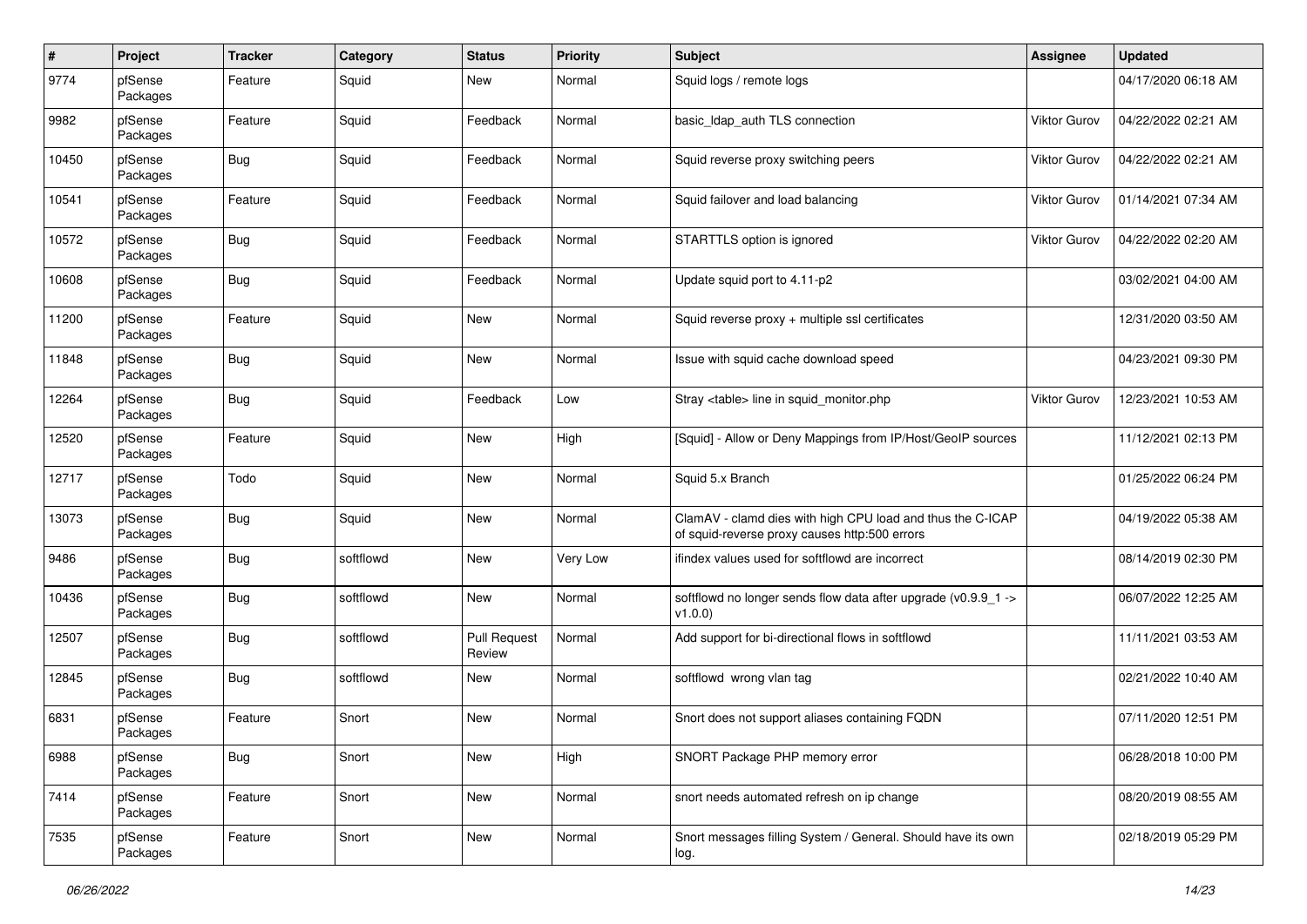| $\vert$ # | Project             | <b>Tracker</b> | Category         | <b>Status</b>                 | <b>Priority</b> | <b>Subject</b>                                                                                                                          | Assignee            | <b>Updated</b>      |
|-----------|---------------------|----------------|------------------|-------------------------------|-----------------|-----------------------------------------------------------------------------------------------------------------------------------------|---------------------|---------------------|
| 9289      | pfSense<br>Packages | Feature        | Snort            | <b>New</b>                    | Normal          | Snort enable react                                                                                                                      |                     | 03/16/2019 09:04 PM |
| 9895      | pfSense<br>Packages | Bug            | Snort            | <b>New</b>                    | Normal          | snort reinstallation failed                                                                                                             |                     | 06/23/2021 08:01 AM |
| 10606     | pfSense<br>Packages | Bug            | Snort            | <b>New</b>                    | Normal          | Snort Inline stopped working after upgrade to FreeBSD 12.1<br>(network traffic blocked after heavy load randomly)                       |                     | 05/28/2020 10:06 AM |
| 10989     | pfSense<br>Packages | <b>Bug</b>     | Snort            | <b>New</b>                    | Low             | Snort alert page has hidden characters in IPv6 address                                                                                  |                     | 10/17/2020 04:06 PM |
| 11579     | pfSense<br>Packages | Feature        | Snort            | <b>New</b>                    | Normal          | Snort alerts or blocks trigger notifications                                                                                            |                     | 03/01/2021 03:26 AM |
| 12683     | pfSense<br>Packages | Bug            | Snort            | Feedback                      | Normal          | snort get vpns list() does not include OpenVPN CSO                                                                                      | <b>Viktor Gurov</b> | 02/15/2022 10:47 AM |
| 12979     | pfSense<br>Packages | Bug            | Snort            | <b>Pull Request</b><br>Review | High            | Snort Rules Update Process Using Deprecated FreeBSD<br><b>Subdirectory Name</b>                                                         | <b>Bill Meeks</b>   | 03/24/2022 09:02 AM |
| 13095     | pfSense<br>Packages | Bug            | Snort            | Feedback                      | Normal          | Snort VRT change in Shared Object Rules path name results<br>in failure to extract and update Snort Shared Object Rules<br>when enabled | <b>Bill Meeks</b>   | 04/25/2022 12:22 PM |
| 13096     | pfSense<br>Packages | Feature        | Snort            | Feedback                      | Normal          | Improve robustness of Snort Rules Update Log size limitation<br>logic                                                                   | <b>Bill Meeks</b>   | 04/25/2022 12:22 PM |
| 11479     | pfSense<br>Packages | Bug            | snmptt           | <b>New</b>                    | Normal          | snmptt 1.4.2 does not work in daemon mode                                                                                               |                     | 02/20/2021 04:37 PM |
| 4298      | pfSense             | Bug            | <b>SNMP</b>      | Assigned                      | Very Low        | Excessive errors from snmpd                                                                                                             | Luiz Souza          | 09/13/2020 08:21 AM |
| 5922      | pfSense             | Feature        | <b>SNMP</b>      | <b>New</b>                    | Normal          | SNMP - enable SNMP v3 functionality                                                                                                     | Viktor Gurov        | 03/02/2022 02:40 PM |
| 6186      | pfSense             | <b>Bug</b>     | <b>Services</b>  | New                           | Normal          | race conditions in service startup                                                                                                      |                     | 04/21/2022 12:39 PM |
| 11786     | pfSense             | Bug            | Services         | <b>New</b>                    | Normal          | SSH incomplete setup and startup fail while recovering XML<br>backup in a fresh install of pfSense 2.5.0                                |                     | 04/17/2021 01:36 PM |
| 11490     | pfSense<br>Packages | Bug            | Service Watchdog | New                           | Very Low        | Service Watchdog - Impacts Reboots and Package Updates                                                                                  |                     | 02/22/2021 12:07 PM |
| 96        | pfSense             | Feature        | Rules / NAT      | <b>New</b>                    | Normal          | Add "All local networks" to source and destination drop down<br>boxen in firewall rules                                                 |                     | 02/06/2016 04:53 AM |
| 371       | pfSense             | Feature        | Rules / NAT      | <b>New</b>                    | Normal          | Allow moving of bogon and RFC 1918 rules                                                                                                |                     | 02/06/2016 04:53 AM |
| 701       | pfSense             | Feature        | Rules / NAT      | <b>New</b>                    | Normal          | Interface groups with NAT                                                                                                               |                     | 05/11/2018 10:12 PM |
| 746       | pfSense             | Feature        | Rules / NAT      | New                           | Normal          | Add interface group to source/dest drop downs                                                                                           |                     | 07/19/2010 05:10 PM |
| 1136      | pfSense             | Feature        | Rules / NAT      | <b>New</b>                    | Normal          | Add logic to automatically avoid route-to for static route<br>networks                                                                  |                     | 10/09/2018 05:11 AM |
| 1683      | pfSense             | Feature        | Rules / NAT      | <b>New</b>                    | Normal          | PF scrub min-ttl option                                                                                                                 |                     | 09/23/2020 01:52 AM |
| 1813      | pfSense             | Bug            | Rules / NAT      | Confirmed                     | Normal          | Static routes on WAN interfaces overridden by route-to for<br>firewall-initiated traffic                                                |                     | 11/09/2016 02:06 PM |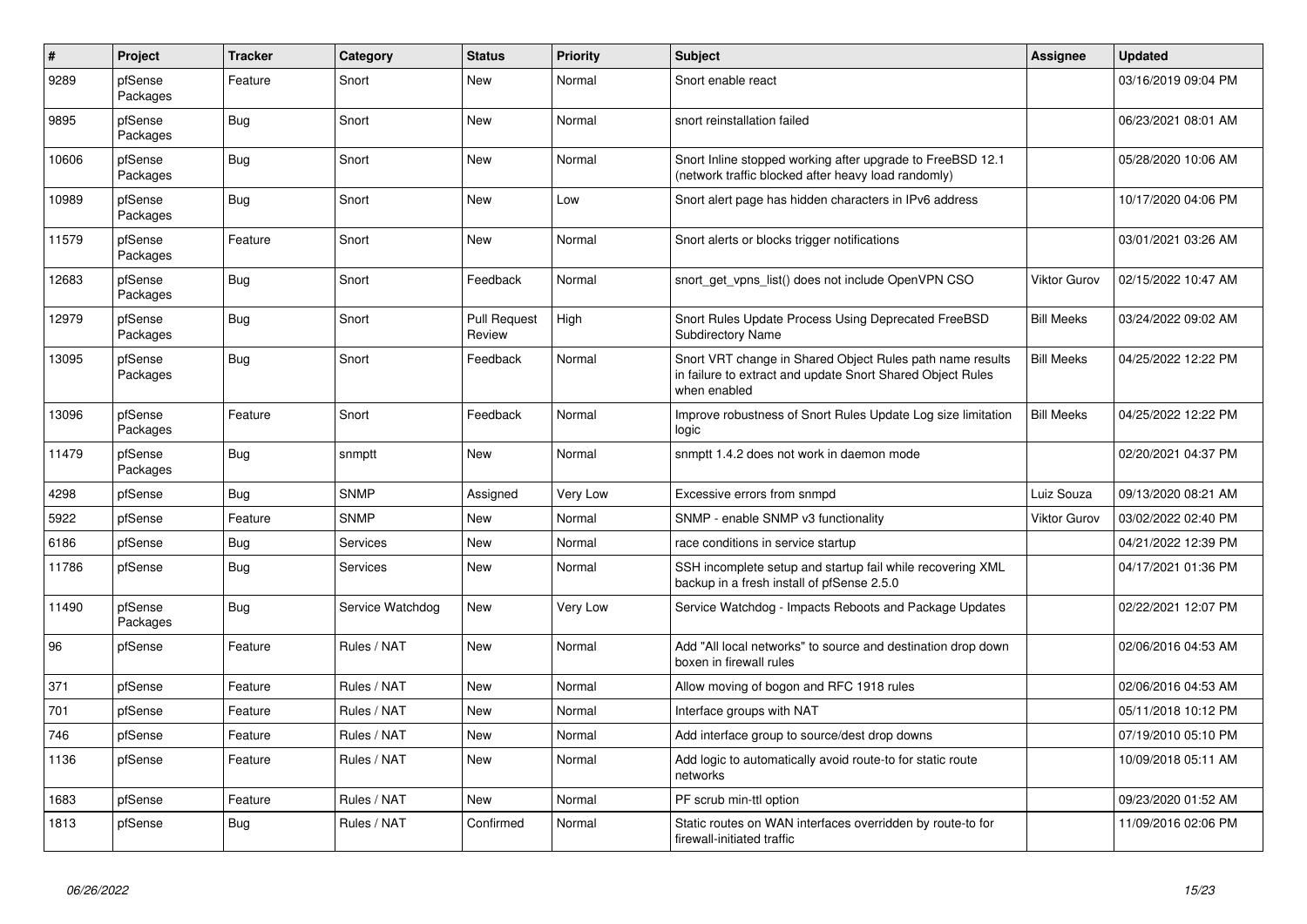| #    | Project | <b>Tracker</b> | Category    | <b>Status</b> | <b>Priority</b> | Subject                                                                                                                                                | Assignee             | <b>Updated</b>      |
|------|---------|----------------|-------------|---------------|-----------------|--------------------------------------------------------------------------------------------------------------------------------------------------------|----------------------|---------------------|
| 1935 | pfSense | Feature        | Rules / NAT | New           | Normal          | Allow rule with max-src-conn-* options to make conditional use<br>of "overload <virusprot>"</virusprot>                                                |                      | 10/07/2011 09:31 AM |
| 1937 | pfSense | Feature        | Rules / NAT | New           | Normal          | Support for rule groupings                                                                                                                             |                      | 08/20/2019 12:42 PM |
| 1947 | pfSense | Feature        | Rules / NAT | New           | Normal          | Option to kill all states when creating a block rule                                                                                                   |                      | 08/20/2019 01:09 PM |
| 2049 | pfSense | Feature        | Rules / NAT | <b>New</b>    | Normal          | Show Auto Generated Rules and Use them to turn features<br>on/off when applicable                                                                      |                      | 08/20/2019 03:37 PM |
| 2358 | pfSense | Feature        | Rules / NAT | <b>New</b>    | Normal          | NAT64 Support                                                                                                                                          |                      | 04/16/2022 06:52 PM |
| 2367 | pfSense | Bug            | Rules / NAT | New           | Normal          | display negate rules in firewall rules php and evaluate when<br>added                                                                                  |                      | 05/07/2012 06:11 PM |
| 2676 | pfSense | Feature        | Rules / NAT | <b>New</b>    | Normal          | Reply-to option in firewall rule                                                                                                                       |                      | 05/05/2017 03:15 PM |
| 2771 | pfSense | Feature        | Rules / NAT | New           | Normal          | Add packet tracing simulator                                                                                                                           |                      | 08/13/2019 12:24 PM |
| 2965 | pfSense | Feature        | Rules / NAT | New           | Normal          | Mac Firewalling                                                                                                                                        |                      | 04/24/2013 12:02 PM |
| 3288 | pfSense | Feature        | Rules / NAT | <b>New</b>    | Normal          | Macros for Interface Networks on Outbound NAT rule Source<br>drop-down                                                                                 |                      | 08/21/2019 11:02 AM |
| 3793 | pfSense | Feature        | Rules / NAT | <b>New</b>    | Normal          | Enable external authentication support for rules                                                                                                       |                      | 08/05/2014 01:09 PM |
| 4165 | pfSense | Feature        | Rules / NAT | New           | Low             | Allow for security zones when defining interfaces and firewall<br>rules.                                                                               |                      | 02/06/2016 04:35 AM |
| 4707 | pfSense | Feature        | Rules / NAT | New           | Normal          | Can't override block port 0 rules in filter.inc                                                                                                        |                      | 08/13/2019 12:53 PM |
| 4997 | pfSense | Feature        | Rules / NAT | New           | Normal          | Add setting option to choose default log action for new firewall<br>rules                                                                              |                      | 08/20/2019 03:29 PM |
| 5075 | pfSense | Bug            | Rules / NAT | Confirmed     | Normal          | pf errors that don't return a line number on first line don't file<br>notice                                                                           |                      | 09/01/2015 06:42 PM |
| 5091 | pfSense | Bug            | Rules / NAT | Confirmed     | Very Low        | In rule creation destination ports fields (from and to) are too<br>small to read ports aliases names                                                   |                      | 01/07/2020 07:48 AM |
| 5791 | pfSense | Bug            | Rules / NAT | Confirmed     | Normal          | tftp-proxy functionality is easilly broken by unrelated rules                                                                                          |                      | 07/10/2016 12:24 AM |
| 6026 | pfSense | Bug            | Rules / NAT | New           | Low             | webinterface, firewall rules, wrapping of columns or visible<br>(horizontal) scrollbar needed when contents doesnt fit                                 | <b>Jared Dillard</b> | 08/20/2019 03:40 PM |
| 6207 | pfSense | Feature        | Rules / NAT | New           | Normal          | Please, add "THIS IF broadcast" Macro for use in firewall<br>rules                                                                                     |                      | 08/21/2019 11:01 AM |
| 6539 | pfSense | Feature        | Rules / NAT | <b>New</b>    | Normal          | ICMPv6 filtering requires multiple rules - no range support                                                                                            |                      | 08/13/2019 01:23 PM |
| 6627 | pfSense | Bug            | Rules / NAT | New           | Normal          | floating tab match rules ignore quick action so should be<br>removed                                                                                   |                      | 07/18/2016 02:15 PM |
| 6776 | pfSense | Feature        | Rules / NAT | New           | Normal          | Allow disabling of "filter rule association" by default                                                                                                |                      | 08/17/2021 10:56 AM |
| 6799 | pfSense | <b>Bug</b>     | Rules / NAT | New           | Normal          | Using NOT (!) with interface subnet macros results unexpected<br>traffic passing when multiple subnets are included in the macro<br>(i.e. VIP subnets) |                      | 02/07/2022 02:18 PM |
| 7085 | pfSense | Feature        | Rules / NAT | New           | Normal          | <b>Edit Firewall Rules Seperator</b>                                                                                                                   |                      | 09/10/2017 09:15 AM |
| 7181 | pfSense | Feature        | Rules / NAT | New           | Low             | Add Top and Add Bottom on Seperator                                                                                                                    |                      | 08/21/2019 08:55 AM |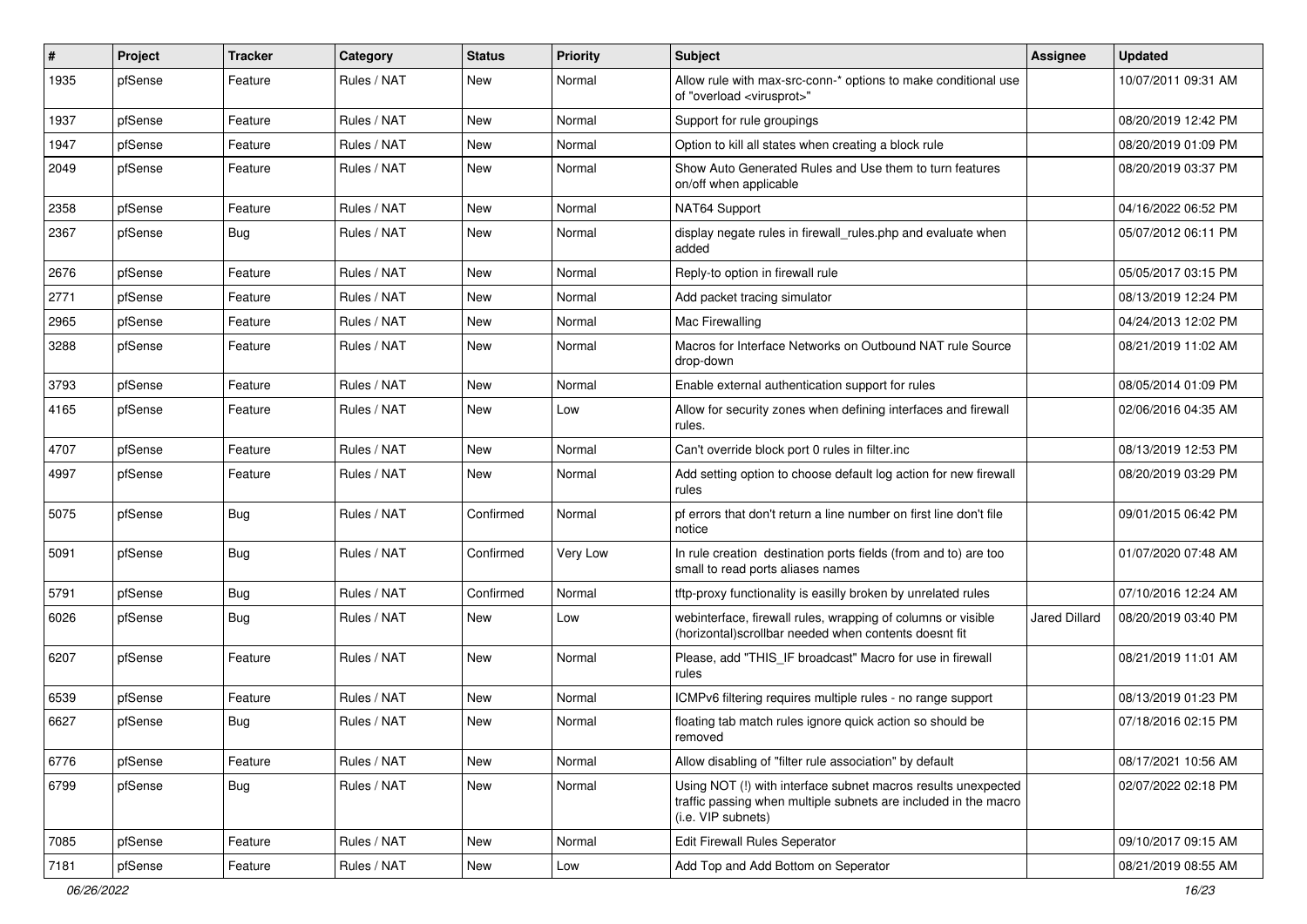| $\vert$ # | Project | <b>Tracker</b> | Category    | <b>Status</b> | <b>Priority</b> | <b>Subject</b>                                                                                                                  | <b>Assignee</b> | Updated             |
|-----------|---------|----------------|-------------|---------------|-----------------|---------------------------------------------------------------------------------------------------------------------------------|-----------------|---------------------|
| 7260      | pfSense | Feature        | Rules / NAT | New           | Normal          | Source OS / p0f Database Missing Modern Operating Systems                                                                       |                 | 04/18/2020 02:25 AM |
| 7373      | pfSense | Bug            | Rules / NAT | <b>New</b>    | Normal          | Firewall schedules GUI needs to be redone from scratch                                                                          |                 | 08/21/2019 08:56 AM |
| 7551      | pfSense | Bug            | Rules / NAT | New           | Normal          | Dynamic IPsec endpoints not added to rule set after WAN<br>down/up                                                              |                 | 05/16/2017 02:26 PM |
| 7761      | pfSense | Feature        | Rules / NAT | <b>New</b>    | Normal          | Add a way to match on IPv6 proto=0 (hop-by-hop header<br>extension)                                                             |                 | 08/13/2019 03:49 PM |
| 7781      | pfSense | Feature        | Rules / NAT | New           | Normal          | Please Enable Rule Separators on Manual Outbound NAT                                                                            |                 | 08/21/2019 09:07 AM |
| 7799      | pfSense | Feature        | Rules / NAT | New           | Normal          | Make an ajax call to toggle logging by clicking on the logging<br>icon next to a rule                                           |                 | 08/13/2019 09:40 AM |
| 7922      | pfSense | Feature        | Rules / NAT | <b>New</b>    | Normal          | Add the option to select the ISP IPv6 Delegated Prefix as a<br>destination in firewall rules                                    |                 | 10/10/2017 06:36 PM |
| 8316      | pfSense | Feature        | Rules / NAT | <b>New</b>    | Low             | expiration date when creating new rules                                                                                         |                 | 08/21/2019 09:11 AM |
| 8385      | pfSense | Feature        | Rules / NAT | New           | Normal          | Utilize IP addresses from successfully authenticated OpenVPN<br>endpoints to Update Firewall Rules                              |                 | 07/19/2018 03:07 PM |
| 8576      | pfSense | Bug            | Rules / NAT | Feedback      | Low             | pfSense stops passing traffic after some time when using<br>Outbound NAT pool w/ Sticky Address                                 |                 | 10/28/2021 01:47 PM |
| 8599      | pfSense | Feature        | Rules / NAT | New           | Very Low        | <b>IPv6</b> flow labels                                                                                                         |                 | 07/16/2018 07:36 AM |
| 8820      | pfSense | Bug            | Rules / NAT | New           | Low             | System/Advanced/Misc - "Do not kill connections when<br>schedule expires" UN-checked still leaves existing connections<br>open. |                 | 07/28/2020 10:59 AM |
| 9035      | pfSense | Bug            | Rules / NAT | <b>New</b>    | Normal          | Inactive Interfaces are Hidden in Firewall Rules                                                                                |                 | 08/14/2019 12:39 PM |
| 9167      | pfSense | Bug            | Rules / NAT | New           | Normal          | Some Important ICMPv6 Traffic Not Allowed by Default Rules                                                                      |                 | 08/14/2019 01:00 PM |
| 9591      | pfSense | Feature        | Rules / NAT | New           | Normal          | Add under firewall rules a search box                                                                                           |                 | 08/14/2019 02:39 PM |
| 9887      | pfSense | Bug            | Rules / NAT | New           | Low             | Rule separator positions change when deleting multiple rules                                                                    |                 | 05/10/2022 03:11 PM |
| 10312     | pfSense | Feature        | Rules / NAT | New           | Low             | Reordering of NAT rules without dragging                                                                                        |                 | 03/03/2020 07:28 AM |
| 10446     | pfSense | Feature        | Rules / NAT | New           | Very Low        | VIP address is not shown in firewall rules                                                                                      |                 | 06/09/2022 02:07 PM |
| 10513     | pfSense | Bug            | Rules / NAT | New           | Normal          | State issues with policy routing and HA failover                                                                                |                 | 04/21/2022 12:39 PM |
| 10712     | pfSense | Bug            | Rules / NAT | New           | Normal          | "default allow LAN IPv6 to any" rule does not work right after<br>boot when using IPv6 PD                                       |                 | 06/30/2020 12:17 AM |
| 10726     | pfSense | Bug            | Rules / NAT | New           | Normal          | Sticky-connections option is bugged - sticky-address cannot be<br>redefined                                                     |                 | 11/12/2020 10:12 AM |
| 10892     | pfSense | <b>Bug</b>     | Rules / NAT | New           | Low             | Large number of VLAN/LANs make floating rules are to read                                                                       | Jared Dillard   | 02/01/2021 03:29 PM |
| 10952     | pfSense | <b>Bug</b>     | Rules / NAT | New           | Low             | Inconsistency in Subnet Defaults Between Firewall Rules and<br>Interface Address Assignments                                    |                 | 10/09/2020 12:50 PM |
| 11262     | pfSense | Feature        | Rules / NAT | New           | Normal          | Time Based Rules - selects all days in the current month                                                                        |                 | 04/27/2021 12:32 PM |
| 11548     | pfSense | <b>Bug</b>     | Rules / NAT | New           | Normal          | "rule expands to no valid combination" error from port forward<br>automatic rule mixing IPv4 and IPv6 elements                  |                 | 02/27/2021 03:18 PM |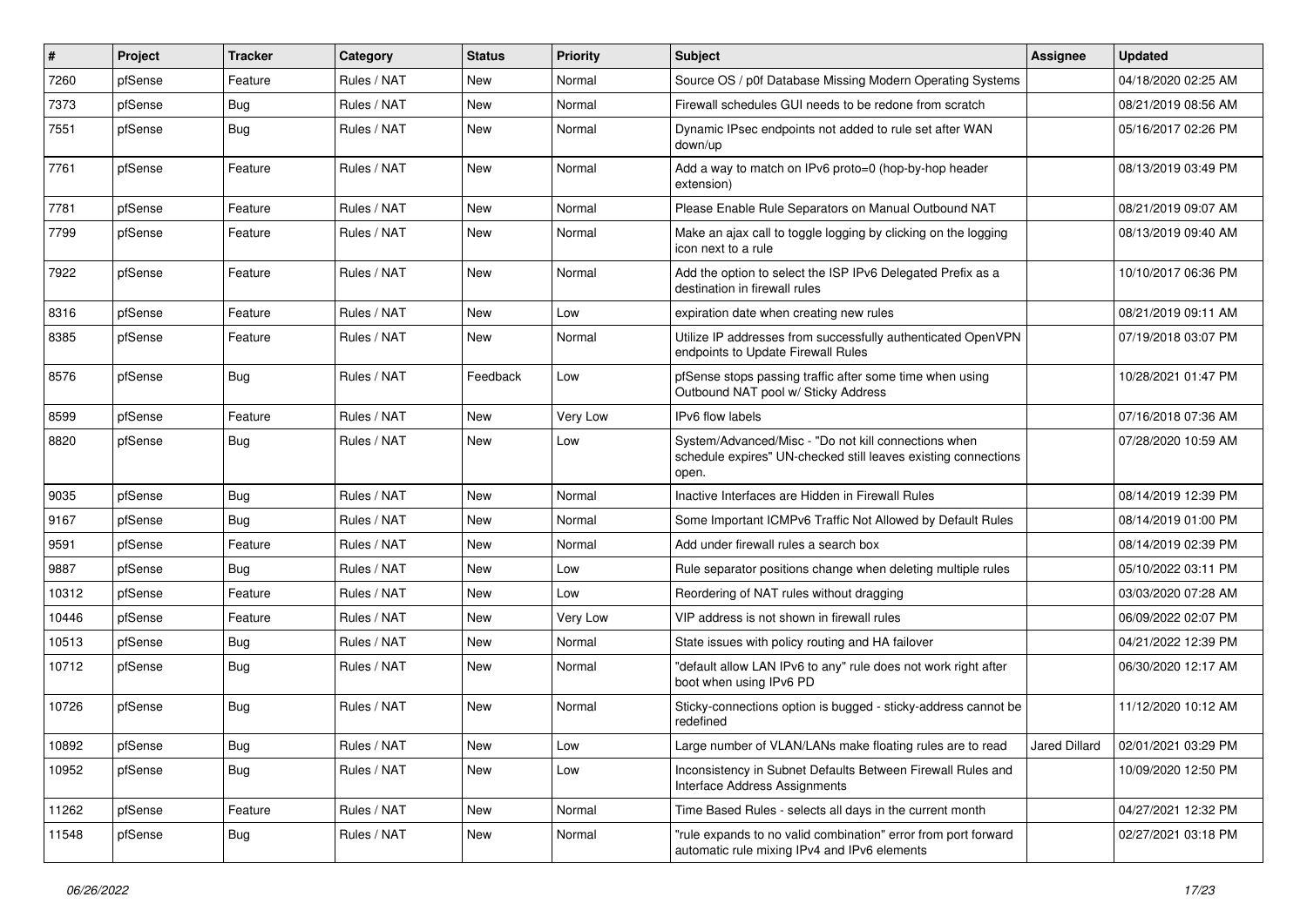| #     | Project             | <b>Tracker</b> | Category           | <b>Status</b>                 | <b>Priority</b> | <b>Subject</b>                                                                                                                         | <b>Assignee</b>     | <b>Updated</b>      |
|-------|---------------------|----------------|--------------------|-------------------------------|-----------------|----------------------------------------------------------------------------------------------------------------------------------------|---------------------|---------------------|
| 11556 | pfSense             | Bug            | Rules / NAT        | New                           | Normal          | Kill all states associated with a NAT address                                                                                          |                     | 03/19/2021 10:29 AM |
| 11717 | pfSense             | Bug            | Rules / NAT        | New                           | Normal          | Incorrect port forwarding rules if Destination port alias is not<br>equal to Redirect target port alias                                |                     | 03/22/2021 06:06 AM |
| 12190 | pfSense             | Feature        | Rules / NAT        | New                           | Normal          | Add ability to reference ipv6 prefix in firewall rules and aliases                                                                     |                     | 08/05/2021 01:47 PM |
| 12370 | pfSense             | Feature        | Rules / NAT        | New                           | Low             | Add limiters to Queue column on firewall rule list                                                                                     |                     | 09/14/2021 07:37 AM |
| 12421 | pfSense             | Bug            | Rules / NAT        | New                           | Normal          | IPV6 limiter bug                                                                                                                       |                     | 10/02/2021 08:44 AM |
| 12665 | pfSense             | Feature        | Rules / NAT        | New                           | Normal          | Ability to add custom pf rules from the GUI                                                                                            |                     | 01/07/2022 09:30 AM |
| 12676 | pfSense             | Feature        | Rules / NAT        | New                           | Normal          | Add the Tagged option on the Port Forward rules edit page                                                                              |                     | 01/11/2022 05:52 AM |
| 12720 | pfSense             | Bug            | Rules / NAT        | <b>Pull Request</b><br>Review | Normal          | Hide the "tag" field on non-floating tabs                                                                                              | <b>Viktor Gurov</b> | 01/24/2022 03:11 PM |
| 12888 | pfSense             | Bug            | Rules / NAT        | New                           | Normal          | pfSense sends un-NATed packets during OpenVPN startup                                                                                  |                     | 03/01/2022 03:13 PM |
| 13046 | pfSense             | Bug            | Rules / NAT        | New                           | Normal          | Floating rule applied to IPv6 interface with a SLAAC DHCPv6<br>gateway reports error on boot                                           |                     | 04/11/2022 09:50 AM |
| 13058 | pfSense             | Todo           | Rules / NAT        | New                           | Normal          | Add static routes and directly connected networks back to<br>policy route negation rules                                               |                     | 04/13/2022 08:05 AM |
| 13144 | pfSense             | Bug            | Rules / NAT        | <b>New</b>                    | Very Low        | Firewall rule entries can get out of sync when entries are<br>deleted while other administrators are editing entries<br>simultaneously |                     | 05/10/2022 07:26 AM |
| 13240 | pfSense             | Bug            | Rules / NAT        | New                           | Normal          | Dynamic NPt entry UI has a couple quirks                                                                                               |                     | 06/02/2022 09:32 PM |
| 12338 | pfSense<br>Packages | Bug            | <b>RRD Summary</b> | New                           | Normal          | RRD Summary does not report data on 3100                                                                                               |                     | 04/15/2022 02:54 PM |
| 12865 | pfSense<br>Packages | Todo           | <b>RRD Summary</b> | Feedback                      | Normal          | RRD Summary improvements                                                                                                               | Viktor Gurov        | 03/04/2022 12:20 PM |
| 1186  | pfSense             | Bug            | <b>RRD Graphs</b>  | Confirmed                     | Normal          | When in pure routing mode the rrd graphs are blank                                                                                     |                     | 09/16/2015 04:31 PM |
| 2138  | pfSense             | Bug            | <b>RRD Graphs</b>  | New                           | Normal          | RRD Wireless graph broken in BSS mode                                                                                                  |                     | 02/06/2016 04:59 AM |
| 4292  | pfSense             | Feature        | <b>RRD Graphs</b>  | New                           | Normal          | Show 95th Percentile for IPv6 Traffic in RRD Graphs                                                                                    |                     | 01/25/2015 02:24 PM |
| 5307  | pfSense             | Feature        | <b>RRD Graphs</b>  | New                           | Low             | Add logarithmic scale option to RRD graphs                                                                                             |                     | 10/14/2015 07:37 AM |
| 7314  | pfSense             | Bug            | <b>RRD Graphs</b>  | New                           | Low             | Discrepancy in ntp monitoring view                                                                                                     |                     | 02/24/2017 08:37 PM |
| 9698  | pfSense             | Bug            | <b>RRD Graphs</b>  | New                           | Normal          | Monitoring graphs do not retain state after auto-refresh                                                                               |                     | 08/26/2019 02:09 AM |
| 13223 | pfSense Docs        | New Content    | Routing / Gateways | Feedback                      | Normal          | Document new gateway state killing behavior                                                                                            | Jim Pingle          | 05/27/2022 01:59 PM |
| 1521  | pfSense             | Todo           | Routing            | New                           | Normal          | Investigate FreeBSD route metric support for future versions                                                                           |                     | 05/12/2011 11:28 AM |
| 4796  | pfSense             | Feature        | Routing            | New                           | Normal          | Support Multiple FIBs in pfSense                                                                                                       | Luiz Souza          | 09/22/2017 12:12 AM |
| 7352  | pfSense             | Bug            | Routing            | New                           | Normal          | pfSense IPv6 static route is dumped after a WAN flap                                                                                   |                     | 01/20/2022 09:35 AM |
| 8066  | pfSense             | <b>Bug</b>     | Routing            | New                           | Normal          | Static routes not applied when they go out a interface using<br>carp                                                                   |                     | 11/08/2017 02:04 AM |
| 9544  | pfSense             | Feature        | Routing            | New                           | Normal          | Enable RADIX_MPATH                                                                                                                     |                     | 04/21/2022 12:39 PM |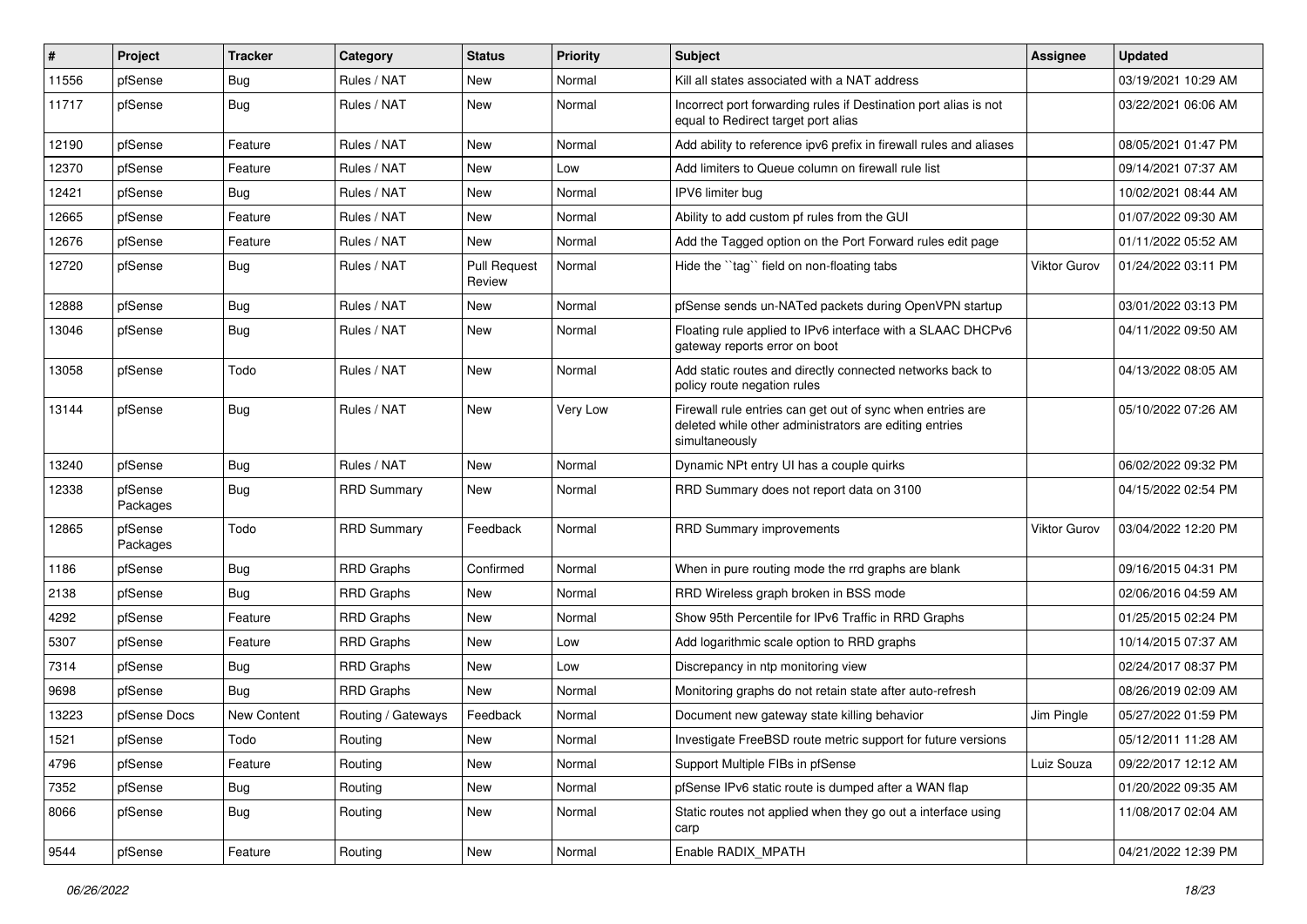| ∦     | Project             | <b>Tracker</b> | Category              | <b>Status</b> | <b>Priority</b> | Subject                                                                                                                             | <b>Assignee</b> | <b>Updated</b>      |
|-------|---------------------|----------------|-----------------------|---------------|-----------------|-------------------------------------------------------------------------------------------------------------------------------------|-----------------|---------------------|
| 11296 | pfSense             | Bug            | Routing               | New           | Normal          | Static route targets may still reachable via default route when<br>the gateway they should route through is down                    | Viktor Gurov    | 05/10/2022 03:12 PM |
| 12535 | pfSense             | Documentation  | Routing               | New           | Normal          | Negate Rules function does not match the description                                                                                |                 | 11/19/2021 02:03 PM |
| 12850 | pfSense             | Bug            | Routing               | New           | Low             | Console error during boot: "route: route has not been found"                                                                        |                 | 02/22/2022 08:27 AM |
| 12950 | pfSense             | Bug            | Routing               | New           | Normal          | OpenVPN as default gateway does not get set at boot time                                                                            |                 | 04/09/2022 05:46 PM |
| 13297 | pfSense             | Feature        | Routing               | New           | Normal          | Support for Gateway Groups as Static Route destinations                                                                             |                 | 06/24/2022 07:41 AM |
| 9374  | pfSense Docs        | Correction     | Recipes               | New           | Normal          | Feedback on Virtualization - Virtualizing pfSense with<br>Hyper-V                                                                   | Jim Pingle      | 09/23/2020 02:40 PM |
| 9608  | pfSense Docs        | Correction     | Recipes               | New           | Low             | Feedback on Virtualization - Virtualizing pfSense with<br>Hyper-V                                                                   | Jim Pingle      | 03/06/2021 04:29 PM |
| 10924 | pfSense Docs        | Correction     | Recipes               | New           | Normal          | Feedback on Virtualization - Virtualizing pfSense with<br>VMware vSphere / ESXi                                                     | Jim Pingle      | 09/23/2020 03:46 PM |
| 11195 | pfSense Docs        | Correction     | Recipes               | <b>New</b>    | Normal          | Feedback on pfSense Configuration Recipes - Accessing a<br>CPE/Modem from Inside the Firewall                                       | Jim Pingle      | 12/30/2020 01:13 PM |
| 12179 | pfSense<br>Packages | Feature        | qemu-guest-agent      | New           | Normal          | QEMU package                                                                                                                        |                 | 07/30/2021 08:02 AM |
| 9310  | pfSense Docs        | Correction     | Products              | New           | Normal          | Appliances with internal switch need the MAC Address section<br>of their Getting Started guides updated                             | Jim Pingle      | 09/23/2020 10:24 AM |
| 11172 | pfSense Docs        | New Content    | Products              | New           | Normal          | Interfaces order of 10 Gigabit Quad-Port SFP+ Intel®<br>X710BM2 Card                                                                |                 | 12/18/2020 01:28 PM |
| 11608 | pfSense Docs        | New Content    | Products              | <b>New</b>    | Normal          | Interfaces order of XG-7100 Quad-Port 10GbE Fiber SFP+<br><b>Installation Kit</b>                                                   |                 | 03/03/2021 07:14 AM |
| 11871 | pfSense Docs        | Correction     | Products              | <b>New</b>    | Normal          | SG-2100 must be manually power cycled after installation                                                                            |                 | 10/07/2021 02:19 PM |
| 12162 | pfSense Docs        | Todo           | Products              | New           | Normal          | Add "usb reset" as possible solution for non-booting flash<br>drives on the SG-1100                                                 |                 | 10/07/2021 02:19 PM |
| 13236 | pfSense Docs        | Todo           | Products              | New           | Normal          | Document link speed limitations with igc and ix on 6100/4100                                                                        |                 | 05/31/2022 05:53 PM |
| 1833  | pfSense             | Feature        | PPTP                  | <b>New</b>    | Normal          | PPTP type WAN IPv6 support                                                                                                          |                 | 08/20/2019 10:12 AM |
| 1826  | pfSense             | Feature        | PPPoE Server          | New           | Normal          | PPPoE server IPv6 support                                                                                                           |                 | 03/25/2022 04:25 PM |
| 9295  | pfSense             | Bug            | <b>PPPoE Server</b>   | New           | Very High       | IPv6 PD does not work with PPPOE (Server & Client)                                                                                  |                 | 05/15/2022 10:53 AM |
| 9633  | pfSense             | Feature        | <b>PPPoE Server</b>   | New           | Normal          | PPPoE/L2TP Server Status Page                                                                                                       |                 | 10/09/2021 12:05 PM |
| 12436 | pfSense             | Bug            | PPPoE Server          | New           | Normal          | Pppoe server config gui does not allow setting of chap<br>authentication, and sets the network start address for<br>allocation to 0 |                 | 10/21/2021 08:15 AM |
| 895   | pfSense             | Feature        | PPP Interfaces        | New           | Very Low        | PPP subsystem MPPE/MPPC support                                                                                                     |                 | 09/10/2019 04:24 PM |
| 2443  | pfSense             | Feature        | PPP Interfaces        | New           | Normal          | Automatically start 3G usb interfaces upon plugin                                                                                   |                 | 05/20/2012 05:37 PM |
| 3162  | pfSense             | Feature        | PPP Interfaces        | New           | Low             | MLPPP Status of connections                                                                                                         |                 | 08/20/2019 10:20 AM |
| 3326  | pfSense             | Bug            | <b>PPP</b> Interfaces | New           | Normal          | IPv6 only PPPoE connection                                                                                                          |                 | 11/18/2013 09:37 AM |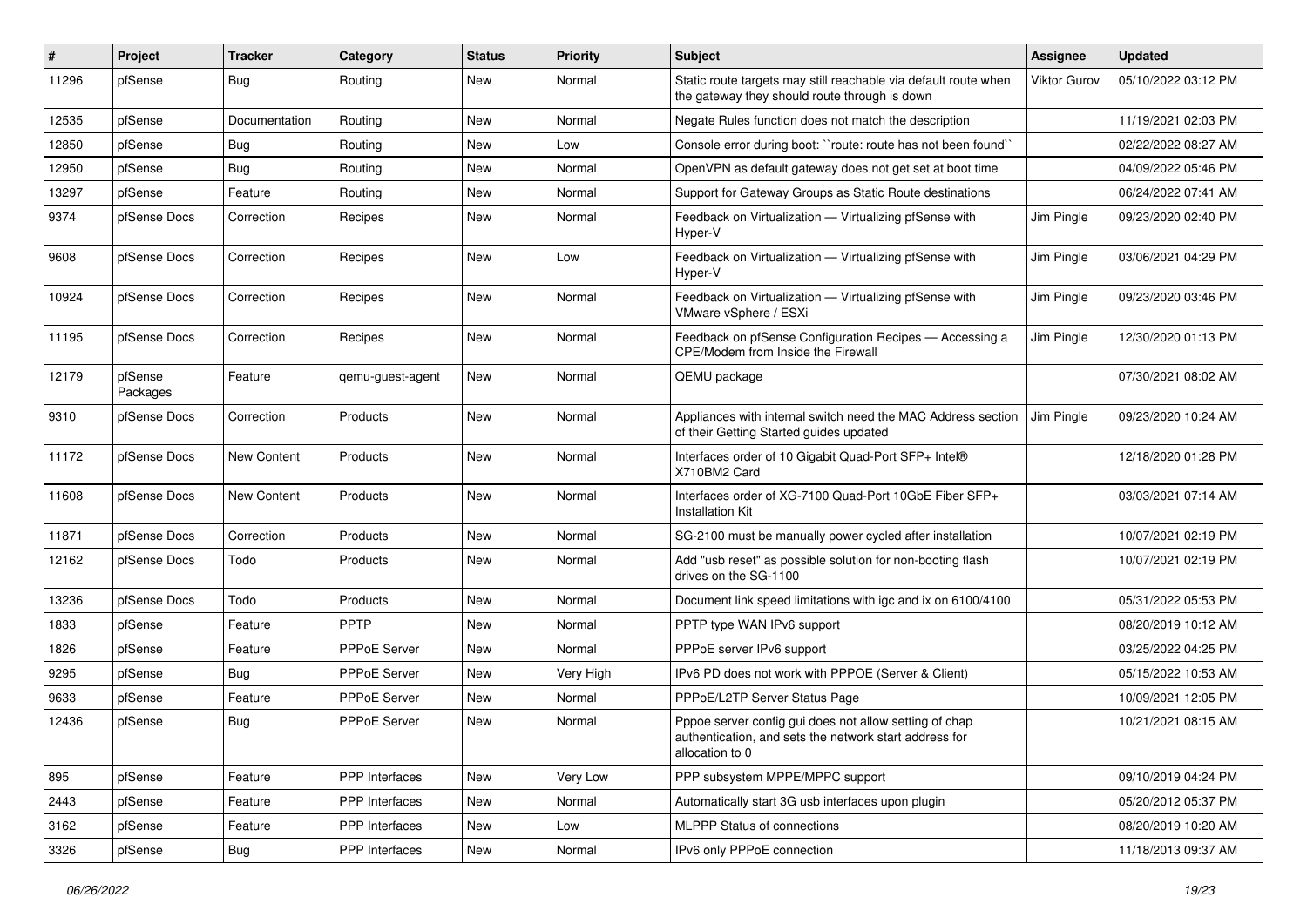| #     | Project             | <b>Tracker</b> | Category              | <b>Status</b> | <b>Priority</b> | <b>Subject</b>                                                                                        | <b>Assignee</b> | <b>Updated</b>      |
|-------|---------------------|----------------|-----------------------|---------------|-----------------|-------------------------------------------------------------------------------------------------------|-----------------|---------------------|
| 3552  | pfSense             | Feature        | PPP Interfaces        | New           | Normal          | Allow configuring link keep-alive value in PPP                                                        |                 | 05/14/2014 10:26 AM |
| 5253  | pfSense             | Bug            | <b>PPP</b> Interfaces | <b>New</b>    | Normal          | 3gstats.php 100% CPU                                                                                  |                 | 01/08/2022 05:02 PM |
| 6255  | pfSense             | Bug            | <b>PPP</b> Interfaces | Confirmed     | Low             | PPP Country/Provider/Plan configuration not saved                                                     |                 | 04/25/2016 07:15 PM |
| 8078  | pfSense             | Feature        | <b>PPP</b> Interfaces | New           | Normal          | <b>PPPoE Reconnect Wait Time</b>                                                                      |                 | 11/09/2017 05:13 PM |
| 8512  | pfSense             | Bug            | PPP Interfaces        | <b>New</b>    | Normal          | PPPoE reconnect fails after interface flap                                                            |                 | 08/20/2019 10:06 AM |
| 8804  | pfSense             | Bug            | <b>PPP</b> Interfaces | New           | Normal          | Netgate SG-1000 PPPoE Keepalives not prioritized, internet<br>drops                                   |                 | 08/20/2019 10:06 AM |
| 9192  | pfSense             | Bug            | PPP Interfaces        | <b>New</b>    | Normal          | PPPoE daemon selects wrong interface                                                                  |                 | 08/20/2019 10:05 AM |
| 9617  | pfSense             | Feature        | <b>PPP</b> Interfaces | New           | Normal          | PPPoE Static IP Configuration in GUI                                                                  |                 | 10/15/2021 08:52 PM |
| 10692 | pfSense<br>Packages | <b>Bug</b>     | <b>PIMD</b>           | Feedback      | Normal          | PIMD starts twice at boot                                                                             |                 | 04/21/2022 12:40 PM |
| 10791 | pfSense<br>Packages | Bug            | PIMD                  | <b>New</b>    | Normal          | Valid (vlan)interfaces do not get vif reporting "Invalid phyint<br>address"                           |                 | 10/06/2020 09:20 AM |
| 10909 | pfSense<br>Packages | Feature        | <b>PIMD</b>           | <b>New</b>    | Normal          | #define MAXVIFS 32 to 64                                                                              |                 | 04/21/2022 12:39 PM |
| 12538 | pfSense<br>Packages | Bug            | <b>PIMD</b>           | <b>New</b>    | Normal          | PIMD sub-interface bug                                                                                |                 | 11/20/2021 09:44 PM |
| 12907 | pfSense<br>Packages | Bug            | PIMD                  | Feedback      | Normal          | PIMD: Nonexistent interfaces should be hidden/disabled in<br>pimd.conf before bringing up the service |                 | 03/07/2022 03:51 PM |
| 8279  | pfSense<br>Packages | Feature        | pfBlockerNG           | <b>New</b>    | Normal          | Consider adding a new option to the Rule Order                                                        |                 | 08/20/2019 09:00 AM |
| 9662  | pfSense<br>Packages | Bug            | pfBlockerNG           | <b>New</b>    | Normal          | PfblockerNG do not update after pfsense reboot and wait for<br>next cron task                         |                 | 08/20/2019 09:00 AM |
| 9676  | pfSense<br>Packages | Bug            | pfBlockerNG           | <b>New</b>    | Normal          | AS lookup fails                                                                                       |                 | 12/26/2019 12:17 AM |
| 9707  | pfSense<br>Packages | Bug            | pfBlockerNG           | <b>New</b>    | Normal          | Some networks already existing in deny Feeds are not stopped<br>even if existing in custom deny list  |                 | 08/28/2019 10:03 AM |
| 9724  | pfSense<br>Packages | Bug            | pfBlockerNG           | <b>New</b>    | High            | pfblockerng-firewall-filter-service-will-not-start                                                    |                 | 09/05/2019 06:32 AM |
| 9798  | pfSense<br>Packages | Feature        | pfBlockerNG           | <b>New</b>    | Normal          | add ipv4 and ipv6 dnscrypt-resolvers feeds                                                            |                 | 10/14/2021 09:48 AM |
| 9999  | pfSense<br>Packages | Bug            | pfBlockerNG           | New           | Normal          | unbound fatal error if System Domain in DNSBL and System<br>Domain Local Zone Type is Redirect        |                 | 12/25/2019 08:10 AM |
| 10164 | pfSense<br>Packages | <b>Bug</b>     | pfBlockerNG           | New           | Normal          | pfBlockerNG dashboard widget position is not maintained<br>when updating                              |                 | 01/06/2020 10:06 AM |
| 10188 | pfSense<br>Packages | <b>Bug</b>     | pfBlockerNG           | New           | Normal          | Reputation tab is not working                                                                         |                 | 01/24/2020 10:06 AM |
| 10252 | pfSense<br>Packages | Bug            | pfBlockerNG           | New           | High            | pfblockerng-devel                                                                                     |                 | 02/11/2020 05:18 PM |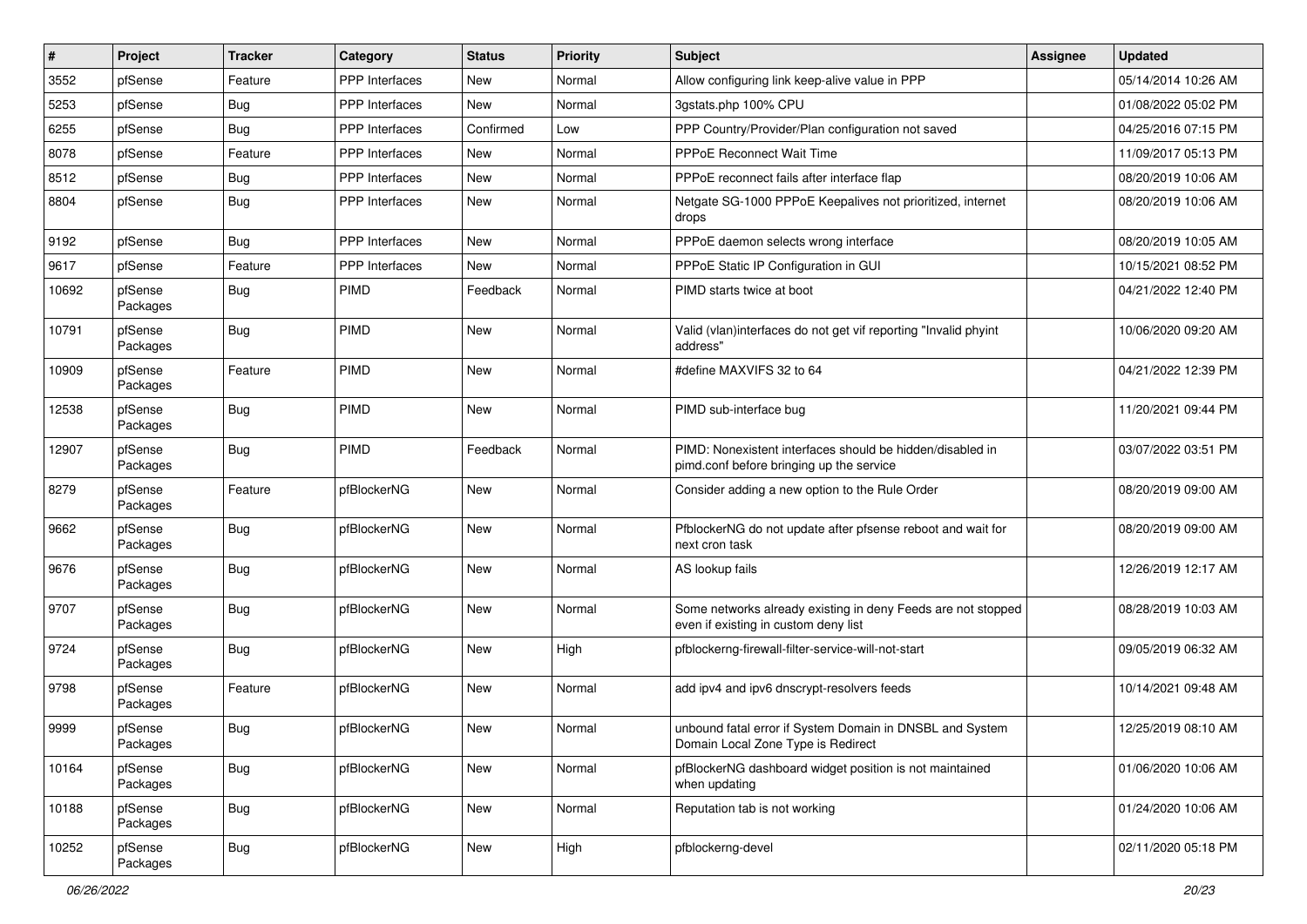| $\pmb{\#}$ | Project             | <b>Tracker</b> | Category    | <b>Status</b> | <b>Priority</b> | <b>Subject</b>                                                                                                         | <b>Assignee</b> | <b>Updated</b>      |
|------------|---------------------|----------------|-------------|---------------|-----------------|------------------------------------------------------------------------------------------------------------------------|-----------------|---------------------|
| 10253      | pfSense<br>Packages | <b>Bug</b>     | pfBlockerNG | New           | Normal          | pfblockerng-devel uses user interface for VIP causing issues<br>with other services                                    |                 | 02/11/2020 09:17 AM |
| 10278      | pfSense<br>Packages | <b>Bug</b>     | pfBlockerNG | New           | Normal          | pfBlockerNG: Formatting issue on DNSBL stats page                                                                      |                 | 02/24/2020 01:36 PM |
| 10526      | pfSense<br>Packages | <b>Bug</b>     | pfBlockerNG | <b>New</b>    | Normal          | Package pfBlockerNG Crashes on Alert view                                                                              |                 | 05/04/2020 08:59 AM |
| 10590      | pfSense<br>Packages | <b>Bug</b>     | pfBlockerNG | New           | Normal          | pfBlockerNG: Invalid argument supplied for foreach()                                                                   |                 | 05/26/2020 08:22 AM |
| 10600      | pfSense<br>Packages | Feature        | pfBlockerNG | <b>New</b>    | Normal          | Add support for pfBlockerNG "Action list" feature                                                                      |                 | 08/10/2020 02:39 AM |
| 10841      | pfSense<br>Packages | Feature        | pfBlockerNG | <b>New</b>    | Normal          | Allow per Source/VLAN/Network individual black&whitelists                                                              |                 | 10/18/2020 07:42 AM |
| 11040      | pfSense<br>Packages | <b>Bug</b>     | pfBlockerNG | <b>New</b>    | Normal          | pfb_filter core faults when clearing firewall log                                                                      |                 | 11/07/2020 01:44 PM |
| 11092      | pfSense<br>Packages | Feature        | pfBlockerNG | <b>New</b>    | Normal          | Detecting DNS tunneling                                                                                                |                 | 11/21/2020 04:53 AM |
| 11099      | pfSense<br>Packages | Feature        | pfBlockerNG | <b>New</b>    | Normal          | DNSBL blocking by schedule                                                                                             |                 | 11/25/2020 12:12 AM |
| 11155      | pfSense<br>Packages | Feature        | pfBlockerNG | Feedback      | Normal          | SafeSearch AAAA                                                                                                        | Viktor Gurov    | 02/05/2021 04:54 AM |
| 11156      | pfSense<br>Packages | Feature        | pfBlockerNG | <b>New</b>    | Normal          | Add an option include subdomains for the noAAAA feature                                                                |                 | 12/11/2020 10:19 AM |
| 11209      | pfSense<br>Packages | Feature        | pfBlockerNG | <b>New</b>    | Normal          | pfBlockerNG soft blocking                                                                                              |                 | 01/01/2021 02:07 PM |
| 11227      | pfSense<br>Packages | Feature        | pfBlockerNG | New           | Normal          | Feeds update                                                                                                           |                 | 01/07/2021 12:11 AM |
| 11260      | pfSense<br>Packages | Feature        | pfBlockerNG | <b>New</b>    | Normal          | pfBlockerNG: predefined ASN groups for Google, Facebook,<br>Apple, etc with useful selections                          |                 | 01/18/2021 03:46 PM |
| 11261      | pfSense<br>Packages | <b>Bug</b>     | pfBlockerNG | <b>New</b>    | Normal          | pfBlockerNG ASN numbers in IPv4 (/IPv6) Custom_List<br>generate error(s) "Invalid numeric literal at line 1, column 7" |                 | 01/28/2021 08:34 AM |
| 11295      | pfSense<br>Packages | Feature        | pfBlockerNG | Feedback      | Normal          | DNSBL IDN support                                                                                                      | Viktor Gurov    | 09/10/2021 11:33 AM |
| 11398      | pfSense<br>Packages | <b>Bug</b>     | pfBlockerNG | <b>New</b>    | Normal          | pfBlocker upgrade hangs forever                                                                                        |                 | 04/21/2022 12:39 PM |
| 11414      | pfSense<br>Packages | i Bug          | pfBlockerNG | New           | Normal          | Enabling feed "Public_DNS4_all" breaks some Google<br>services                                                         |                 | 02/13/2021 02:46 AM |
| 11572      | pfSense<br>Packages | Bug            | pfBlockerNG | New           | High            | Auto created firewall rules have IPv4 as protocol only - even<br>for IPv6 lists.                                       |                 | 06/25/2022 10:59 AM |
| 11749      | pfSense<br>Packages | Feature        | pfBlockerNG | New           | Normal          | Option to disable NAT rule creation                                                                                    |                 | 04/06/2021 11:45 PM |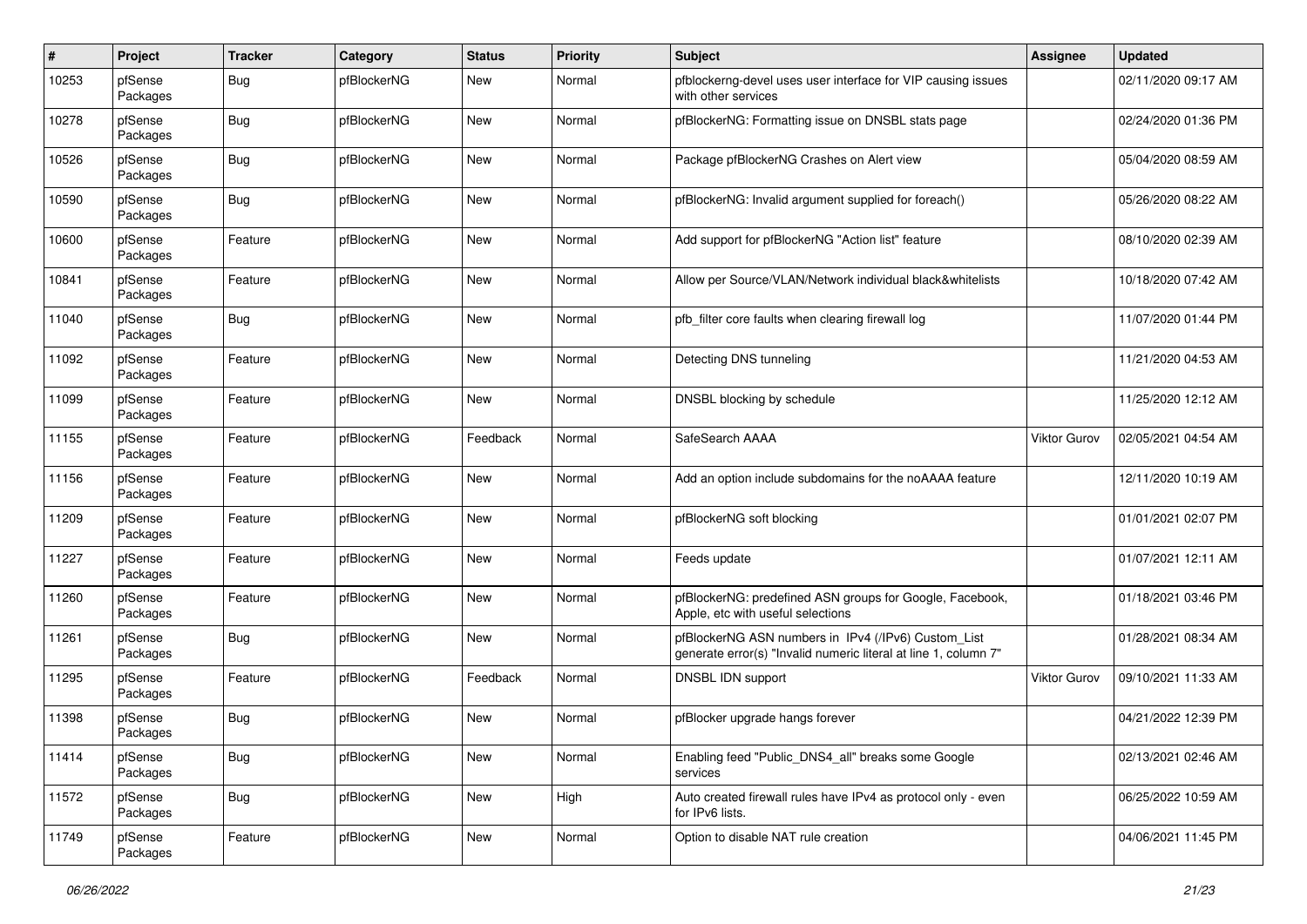| $\pmb{\#}$ | Project             | <b>Tracker</b> | Category    | <b>Status</b> | <b>Priority</b> | <b>Subject</b>                                                                                                     | Assignee            | <b>Updated</b>      |
|------------|---------------------|----------------|-------------|---------------|-----------------|--------------------------------------------------------------------------------------------------------------------|---------------------|---------------------|
| 12033      | pfSense<br>Packages | Bug            | pfBlockerNG | New           | Normal          | maxmindb and _sqlite3 modules not found                                                                            |                     | 10/01/2021 04:42 AM |
| 12097      | pfSense<br>Packages | Feature        | pfBlockerNG | New           | Normal          | Add dnsbl and geoip logs to system log                                                                             |                     | 07/06/2021 01:25 PM |
| 12330      | pfSense<br>Packages | <b>Bug</b>     | pfBlockerNG | Feedback      | Normal          | pfBlockerNG devel creating invalid NAT rules on boot                                                               |                     | 04/21/2022 12:40 PM |
| 12351      | pfSense<br>Packages | Todo           | pfBlockerNG | Feedback      | Normal          | Remove non-functional feeds                                                                                        | Viktor Gurov        | 02/04/2022 02:29 PM |
| 12358      | pfSense<br>Packages | Feature        | pfBlockerNG | <b>New</b>    | Normal          | IP List Copy/Import/Export                                                                                         |                     | 09/09/2021 01:56 PM |
| 12414      | pfSense<br>Packages | <b>Bug</b>     | pfBlockerNG | Feedback      | Normal          | DNSBL SafeSearch page displays input validation error if DoH<br>DoT blocking is not enabled                        |                     | 12/30/2021 02:49 PM |
| 12423      | pfSense<br>Packages | <b>Bug</b>     | pfBlockerNG | Feedback      | Normal          | Dashboard shows "SQLite database missing, Force Reload<br>DNSBL to recover!"                                       |                     | 12/31/2021 01:06 PM |
| 12706      | pfSense<br>Packages | <b>Bug</b>     | pfBlockerNG | Feedback      | Normal          | pfBlockerNG and unbound does not work after switching /var<br>to RAM disk                                          | <b>Viktor Gurov</b> | 03/24/2022 10:47 AM |
| 12736      | pfSense<br>Packages | Feature        | pfBlockerNG | <b>New</b>    | Low             | Allow custom cron intervals                                                                                        |                     | 01/30/2022 08:55 PM |
| 12822      | pfSense<br>Packages | <b>Bug</b>     | pfBlockerNG | <b>New</b>    | Normal          | IPv4 Source ASN format not working                                                                                 |                     | 02/18/2022 10:47 AM |
| 12882      | pfSense<br>Packages | Feature        | pfBlockerNG | Feedback      | Normal          | Add the option to specify CURLOPT_INTERFACE in<br>pfBlockerNG IPv4/IPv6 lists                                      |                     | 03/24/2022 11:16 AM |
| 12916      | pfSense<br>Packages | Bug            | pfBlockerNG | New           | Normal          | pfBlockerNG-devel cron job does not trigger xmlrpc sync                                                            | <b>Viktor Gurov</b> | 04/11/2022 12:55 PM |
| 12918      | pfSense<br>Packages | Feature        | pfBlockerNG | New           | Normal          | pfBlockerNG-devel changes from xmlrpc sync do not take<br>effect immediately                                       |                     | 03/07/2022 02:29 PM |
| 12932      | pfSense<br>Packages | Feature        | pfBlockerNG | <b>New</b>    | High            | pfblockerng per user whitelist                                                                                     |                     | 03/11/2022 11:08 AM |
| 13018      | pfSense<br>Packages | <b>Bug</b>     | pfBlockerNG | New           | Normal          | TLD and DNSBL Safesearch DOH conflict disables TLD block<br>when conflicting DOH FQDN is deselected or whitelisted |                     | 04/01/2022 05:59 PM |
| 13135      | pfSense<br>Packages | Feature        | pfBlockerNG | New           | Normal          | Add dibdot DoH-IP-blocklists feeds                                                                                 | Viktor Gurov        | 05/08/2022 01:50 AM |
| 13136      | pfSense<br>Packages | Feature        | pfBlockerNG | <b>New</b>    | Normal          | Add crypt0rr DNS-over-HTTPS (DOH) provider list feeds                                                              |                     | 05/07/2022 02:27 AM |
| 13137      | pfSense<br>Packages | Feature        | pfBlockerNG | New           | Normal          | ckuethe/doh-blocklist.txt add to DoH feeds                                                                         |                     | 05/07/2022 02:39 AM |
| 13138      | pfSense<br>Packages | Feature        | pfBlockerNG | New           | Normal          | DNS over HTTPS/TLS Blocking should be removed from<br>SafeSearch                                                   |                     | 05/07/2022 02:52 AM |
| 13154      | pfSense<br>Packages | Bug            | pfBlockerNG | Confirmed     | Normal          | pfBlocker causing excessive CPU load                                                                               |                     | 06/14/2022 01:14 PM |